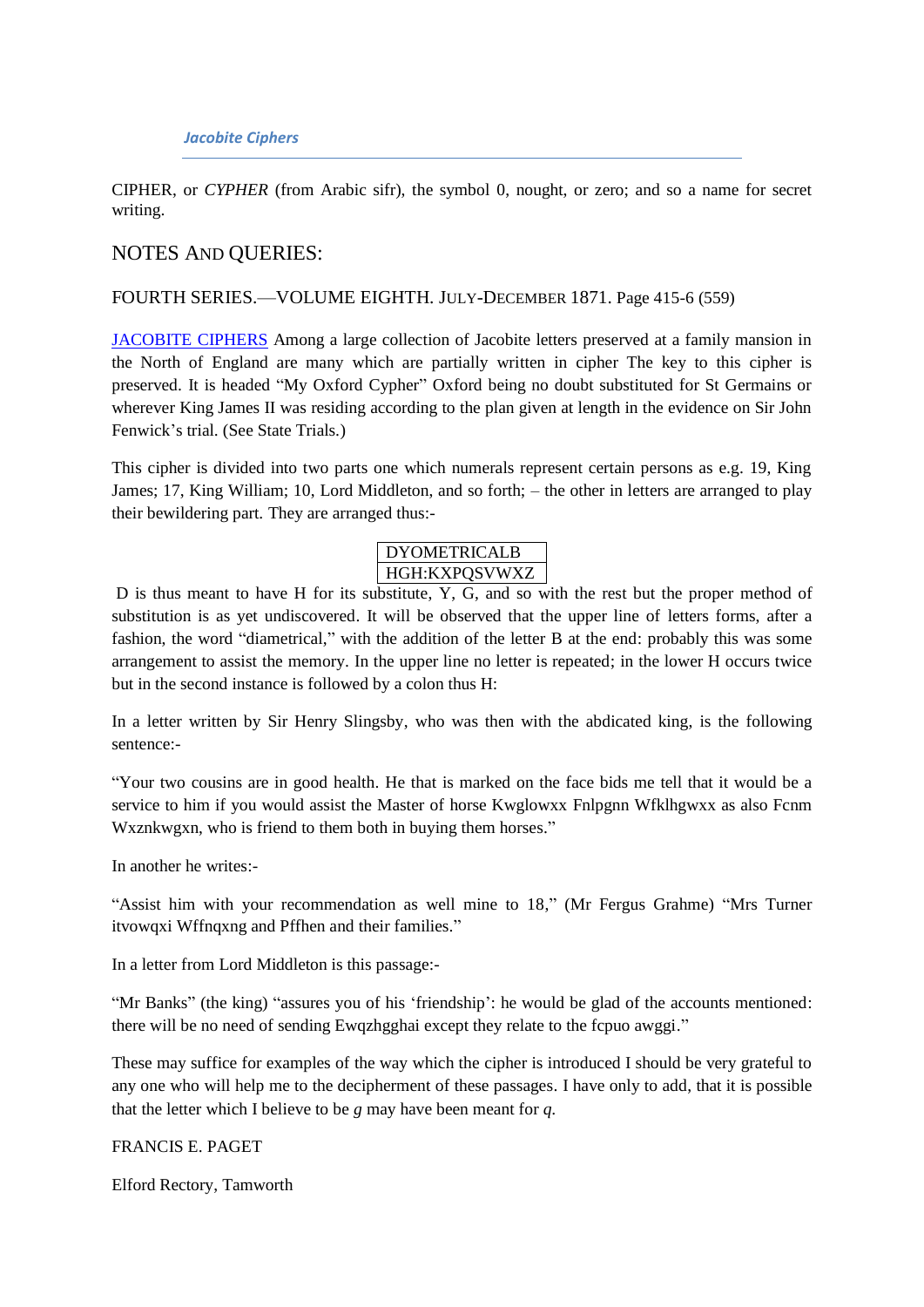JACOBITE CIPHERS (4th S viii 415) – This appears to be a very simple form of cipher – the substitution of one letter for another The word *dyometrical*, it will be observed, contains no duplicates, and embraces nearly half the alphabet; the rest of which follows (or should follow) in alphabetical order, omitting such letters as already been made use of, viz. B F (in lieu of first H) G H K N P Q S V W X Z, and being placed in equal rows would read thus: D for F, F for D, Y for G, G for Y, and so on. Substituting then *q* for *g* in some instances, as suggested, the ciphered paragraphs would run thus:-

| Kwqlowxx    | Marshall.       |
|-------------|-----------------|
| Fnlpqnn     | Déstree.        |
| Wfk(I)hqwxx | Adm(?)yrall.    |
| Fcmn        | Duke.           |
| Wxznkwqxn   | Albemarle.      |
| Vowqxi      | Charls.         |
| Wffnqxng    | Adderley.       |
| $P(ff)$ hen | $T(yr?)$ one.   |
| Ewqzhqqhai  | Narborrows. $1$ |
| Fepng       | Dutch.          |
| Awqqi       | Warrs.          |

I am at a loss to account for the "it" before "Vowqxi" as also for the "I" in the third ciphered word, and the double  $f$  in the eighth; but these may possibly be errors of transcription – a question which could only be decided by inspection of the original document.

The clue I have here given may possibly be sufficient for your correspondent; but if I can privately render him any further assistance, I shall be happy to do so if he will write me on subject.

#### CHAS. PETTET.

13, Oxford Villas, Hammersmith.

It is not easy to decipher without a complete example before one; but I can make one suggestion to MR. PAGET which may possibly enable him to read the letters, or more probably the secret messages contained in them.

In the examples given, H followed by a colon does not occur; while F, which is found in the examples, is not found in the key. Can one of the Hs be a mistake for F? I think so; for if we change the first H into F the key will consist of the word *diametrical* spelled *dyometrical* to avoid the repetition of any letter, followed by all the remaining letters of the alphabet in order. The advantage of this is obvious, as easy to carry the key in the memory without committing it to paper.

Now to the examples:-

"Femn Wxznkwgxn" is Duke Albemarle; "vowqxi Wffnqxng" is Charls Adderley; and "fcpuo awqqi" is Dutch wars. The remainder of the examples will not translate but I fancy it was not uncommon to write a lot of nonsense with the true message as an additional safeguard against its being read. MR PAGET will easily be able to tell if this is so by taking a whole letter, and seeing if a sensible message can be extracted from it.T.W.G.

 1 An evident allusion to Sir John Narborough, at that a Commissioner of the Navy, and a Jacobite to his in 1688.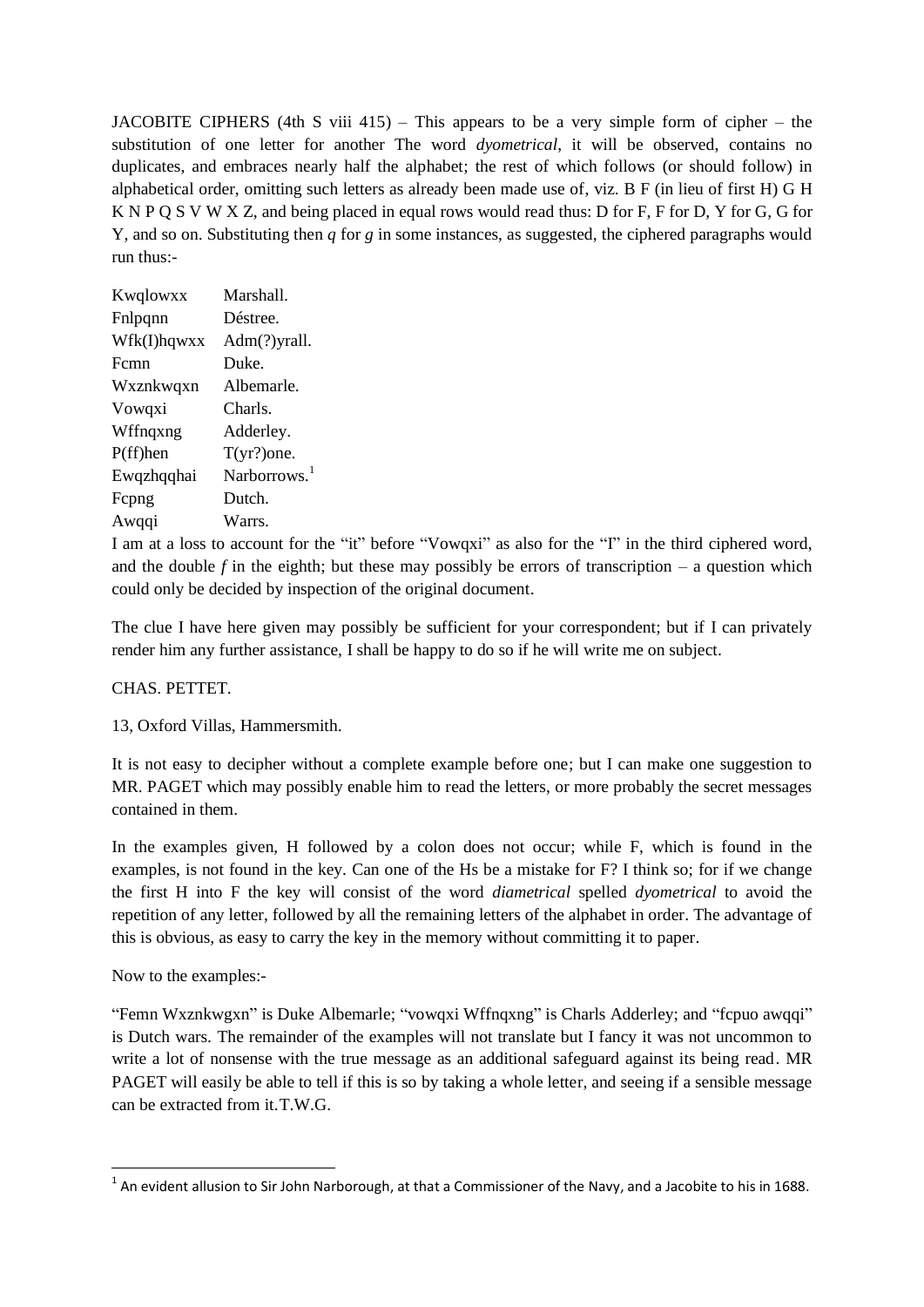[JACOBITE CIPHERS](http://books.google.com/books?id=htoEAAAAYAAJ&pg=PA79&img=1&zoom=3&hl=en&sig=ACfU3U0pU5y0d_1aliekMziYKFEuGY1fPg&ci=18%2C573%2C400%2C545&edge=0) (4th S viii 415, 559) – I beg to offer my very grateful acknowledgments to MR PETTET and T.W.G. They are perfectly correct in their suggestions with respect to the letter F. In the key to the cipher (which I may as well say was among the papers of Col James Grahme, some time Privy Purse to James II), that letter was formed like an italic double *f*, after a common fashion then prevailing; of the use of which, we still retain the vestiges in such names as *ffoulkes*, *ffolliot*, *ffaryngton*, &c. Apparently for the purpose of mystifying a document, which it was unsafe to keep and unwise to destroy, Col Grahme – who wrote a coarse bad hand – transformed the *ff* into H; and followed the same course with another letter, of which he made an R: but this he has done so effectually that the original of the palimpsest (so to call it) defies me.

In the letter from "10" (that is Lord Middleton), to which I referred in my first letter to "N. & Q.," the following passage occurs: "My service to the Grand Master of the Jerkers." Is any reader of "N. & Q." sufficiently versed in the perpetually changing Jacobite titles to help me to the real name of this dignitary?

FRANCIS E. PAGET.

Elford Rectory, Tamworth.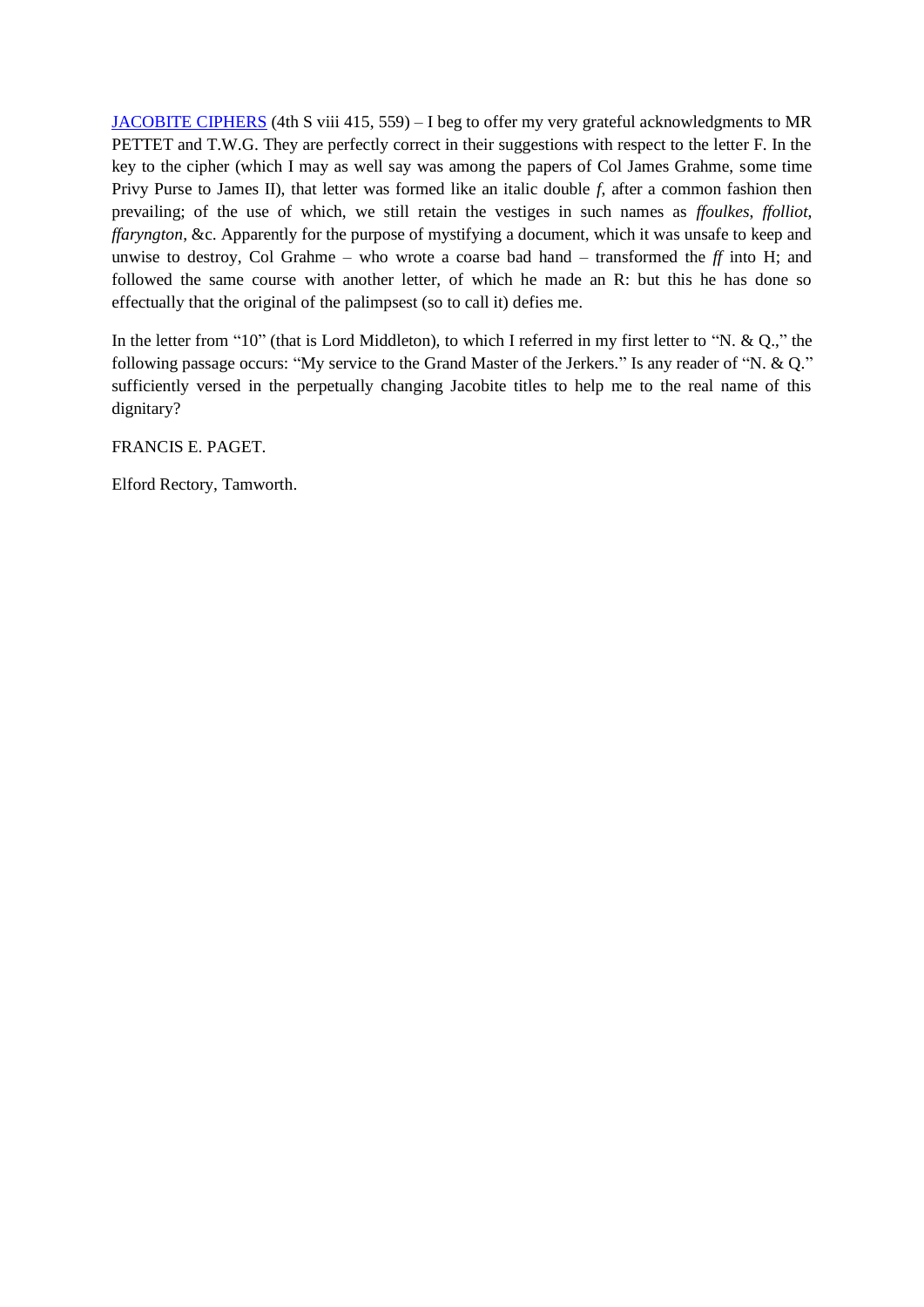# [The Pall Mall Magazine Vol XI Jan-Apr 1897 p443-4](http://books.google.com/books?id=iqPQAAAAMAAJ&pg=PA444&img=1&zoom=3&hl=en&sig=ACfU3U2DTA5ab-nxgnb7wDbkC6XncHONNQ&ci=97%2C103%2C826%2C1238&edge=0)

We have one very precious document: it is in James II's own handwriting giving in full his various reasons for leaving the country. Grahme has endorsed it himself "King's reasons from Rochester," and it is printed in Echard's "History of England." Three letters from James II, on the same date but not in his handwriting are worth looking at. One is addressed to Chaffinch and directs him to give Grahme his plate and "antiches" watch, three strong boxes, and the other plate belonging to the little chapel below stairs at St James'. The others are written with an eye to business. He says to Sir Benjamin Bathurst:-

"I have ordered James Grahme to consult with you about securing my shares in the East India and Guinea Companies."

Look also at this letter to Grahme from James II, in a disguised hand. It is docketed, "Mr Banks' first letter after his going to Oxford"; Mr Banks being the King and Oxford meaning France.

# BOULOGNE, January 4<sup>th</sup>, I 689.

"I arrived safe here this day, and have but little to say to you at present, but that I am going on to Paris, from whence you shall heare from me when I arrive there. In the meanetyme go to my corrispondent that payd you some mony upon my account, and put him in mind of putting the rest of the mony I bad him put into your hands, that you may returne that, and what you had of myne in your hands, to me as soon as you can I having present occasion for it, and pray remember me to your friend with whom I was to have been if I had stayed. Lett me know a little newse."

A considerable number of the letters are written in cipher, but many are easy to interpret, as we possess the original key. Tattered and worn to the last degree, it is partly in Lord Middleton's handwriting and partly in Colonel Grahme's, who labels it thus, "My Oxford Cipher." I need only show you one example of these letters.

June ye  $3^{\text{rd}}$ .

"Mr Chapman's (i.e. Colonel Grahme's) note was shewed to Mr. Banks (King James), who assures you of his friendship. When you goe out o' town he would be glad if you could leave some directions about transmitting the accounts mentioned. There will be no need of sending EWQZHQQHAI (Sir John Narborough, Commissioner of the Navy) except they relate to y<sup>e</sup> FCPNG AWQQI (Dutch Warrs ). None can love you more than 10 (Middleton)."

Other aliases applied to King James throughout this correspondence are, "Your Lawyer," "19," and "The Knight." Colonel Grahme is alluded to as "Sir Humphrey Pallsworth," "Sir Paull," "Mr Partridge," and "Chapman"; Turner, the deprived Bishop of Ely, as "Sir Jasper"; David MacAdam, a notorious intriguer, as "Jo Brown"; King Louis XIV, as "13"; King William, as "17," and so on. Alas! the "Grand Master of the Jerkers," "the coffee woman," "the Thracian" (possibly Kettleby), "Lordwhat-d'ee-call-him," and several others, must ever remain creatures of mystery, for the cipher key does not disclose their identity. When the key is present, cipher language is all very well, but it must be remembered that two hundred years ago slang was even more indulged in than at the present day. What then, can be made of such letters as this from Lord Gower to Grahme?

"The Cracovian peer pretends to great information, and assures us that Augustin's measures will not hinder Stanislaus from having all his friends about him. Lord Shatterino has left my Lady to treat all the tradesmen, and being a man of method has committed to writing every day's bill of fare, and the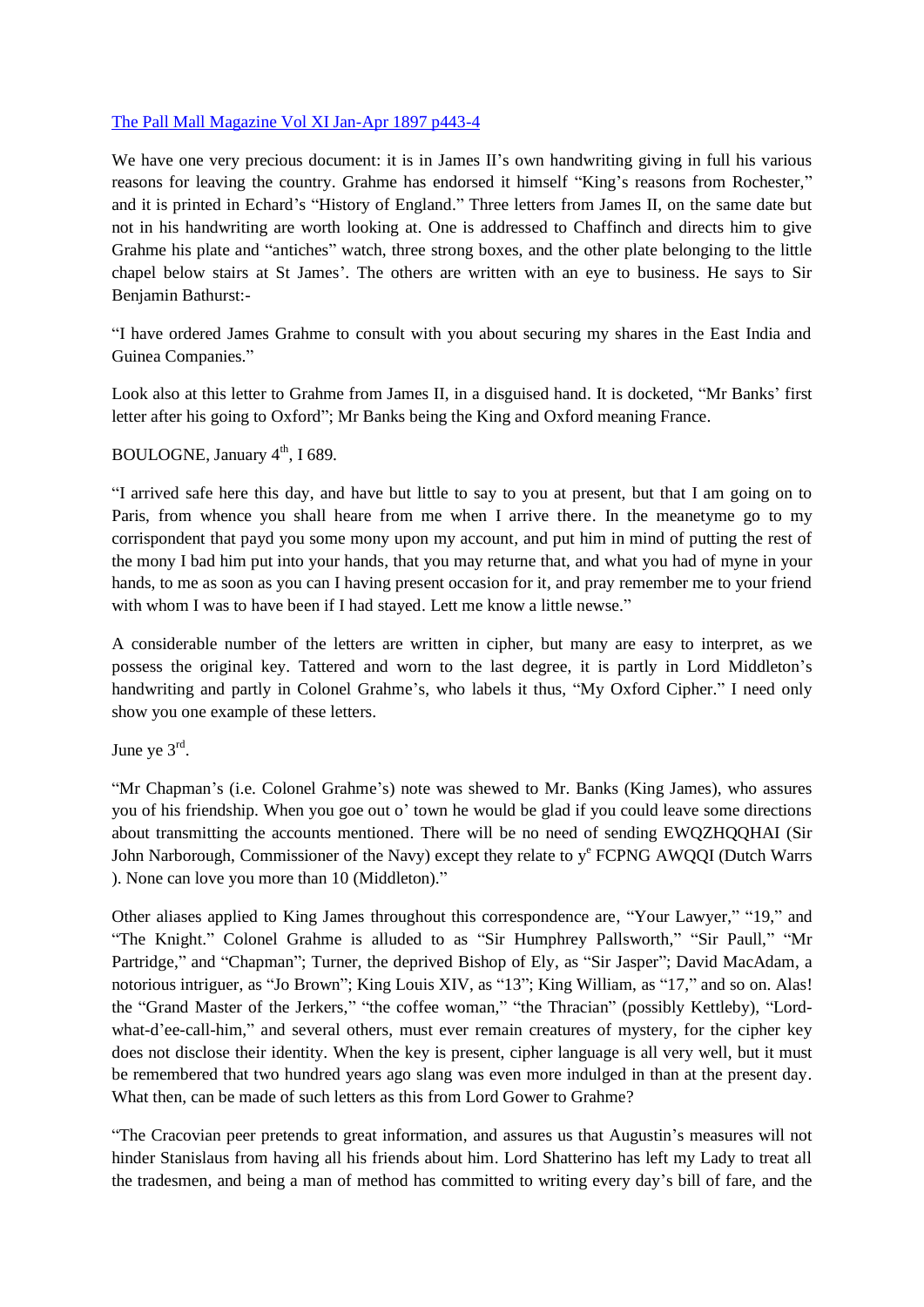company for it. The Butcher, the Baker and the Fruit woman dined today, and the Chandler, Shoomaker and another tomorrow."

One, also from Lord Bolingbroke, might easily be misunderstood in parts; but when he remarks "The Queen is well, though the Whigs give out that she is a percher," we know that no disrespect was intended, "percher" being at that time the slang for "being in a dying condition."

Metcalfe Grahme, nephew to Colonel Grahme, served at one time as aide-de-camp to the Duke of Marlborough, and fought at Blenheim, Ramillies, and Malplaquet. Picture Colonel Grahme's pride and satisfaction, and what exciting memories such descriptions as these must have revived of his own past exploits. Metcalfe writes from Blenheim:-

"After a hot despute we have obtained an entire victory. We have taken twenty seven battalions of foot, and twelve squadrons of dragoons besides other prisoners. The French are weaker by this battle by 30,000 men."

Here is his account of Ramillies:-

"Our successes are beyond imagination. A large country has fallen to us in consequence of one battle. Never was victory more easily got, or better followed. They stayed not long enough to make the slaughter great, but the closeness of the pursuit has made amends. ... The marshal retired with so much precipitation that he left all his sick and wounded, 120 cannon, 40 mortars, 4000 barrels of powder, 15,000 sacks of corn and other provisions for four months. ... My Lord is very civil, but it is hard to make one's fortune by so cowardly an enemy, for we have no vacancies made by the battle in the English horse."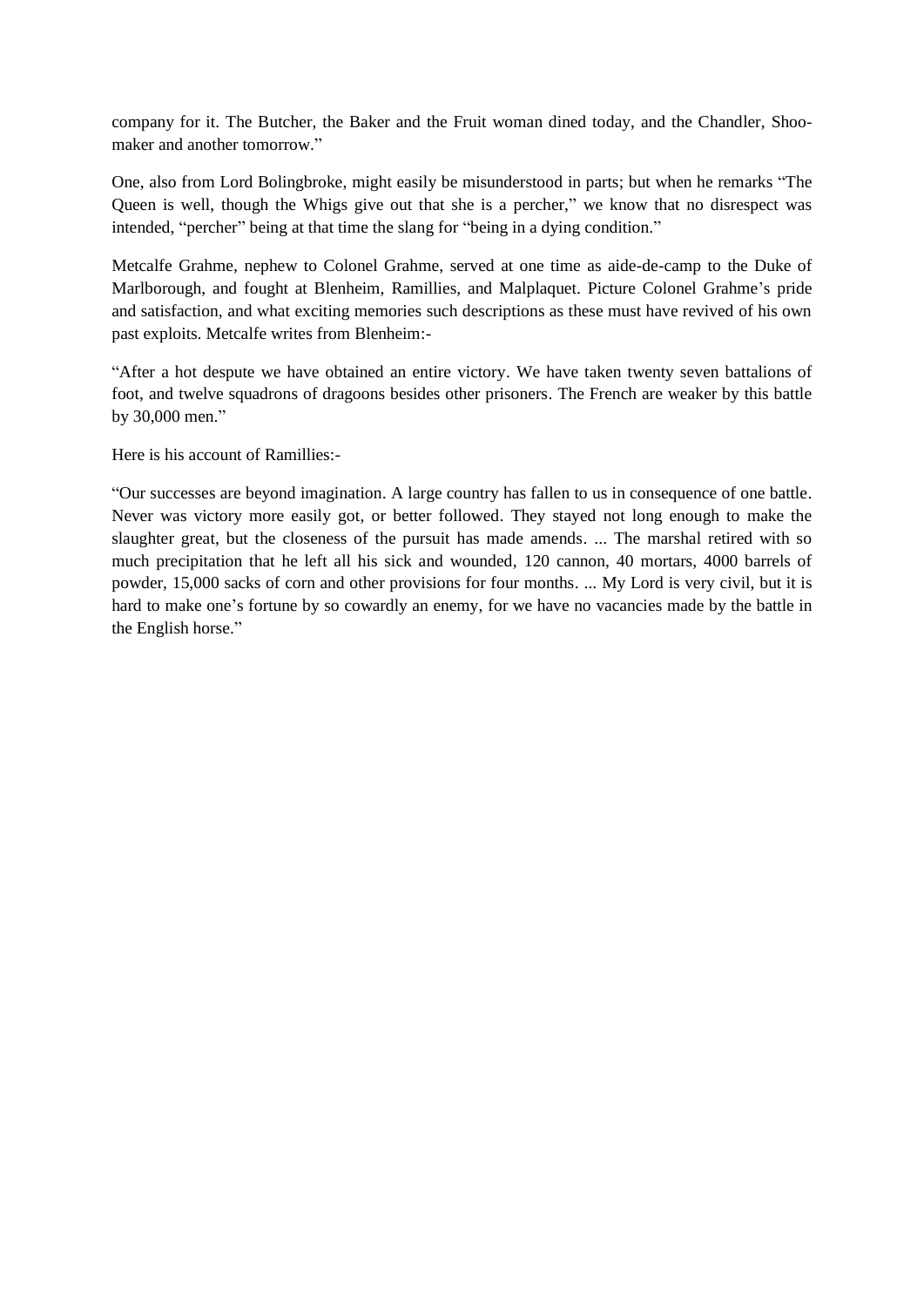# **Colonel James Grahme of Levens**

By Josceline Fitz-Roy Bagot [Page 13](http://books.google.com/books?id=uo0EAAAAYAAJ&pg=PA13&img=1&zoom=3&hl=en&sig=ACfU3U33U5wzTzNUZfBKnNG0GHelD5c9ZA&ci=150%2C369%2C725%2C868&edge=0)

Some letters are in cipher, to which the key is luckily present; the cipher consisting in the substitution of one letter for another and of numbers to represent certain names, and alterations of others.

A somewhat similar cipher was found on Ashton, who was tried with Lord Preston for treason and executed.<sup>2</sup> The following is the one used by Grahme and his correspondents.

|                             | My Oxford Cypher        |  |  |
|-----------------------------|-------------------------|--|--|
|                             | <b>DYOMETRICAL B</b>    |  |  |
|                             | <b>FGHKNPQSVWXZ</b>     |  |  |
| K[ing] Jam[es]              | 19                      |  |  |
| K[ing] Luies                | 13                      |  |  |
| K[ing] William              | 17                      |  |  |
| Portsmouth                  | 25                      |  |  |
| Gibjoun                     | 15                      |  |  |
| Deall                       | 23                      |  |  |
| Waugh                       | 11                      |  |  |
| $Ld$ Middelton <sup>3</sup> | 10                      |  |  |
| $Ld$ Melfourd <sup>4</sup>  | 16                      |  |  |
| L <sup>d</sup> Brudenall    | 14                      |  |  |
| Mr Grahem                   | 18                      |  |  |
| My Genny                    | 9                       |  |  |
| Rosey                       | 8                       |  |  |
| <b>Bishops</b>              | 7                       |  |  |
| Trotter                     | Melfort                 |  |  |
| Dobson                      | Renodau                 |  |  |
| Sydick                      | Coorsy. [Courcy].       |  |  |
| <b>Bonson</b>               | K[ing] Lew[is]          |  |  |
| Arthur (or Artlye)          | K[ing] J[ames]          |  |  |
| Toncroft                    | L <sup>d</sup> Midleton |  |  |
| Lindsy                      | Robertson               |  |  |
| Simpson Jones               | Roberts                 |  |  |
| Crosby                      | Clinch                  |  |  |

#### [Page 14](http://books.google.com/books?id=uo0EAAAAYAAJ&pg=PA14&img=1&zoom=3&hl=en&sig=ACfU3U2JRO3Jrgu_-_gCsapN9o1l38ltjg&ci=148%2C1009%2C736%2C343&edge=0)

Many extraordinary names of persons and things also occur, probably written not only for purposes of disguise, but being part of a sort of slang vocabulary used amongst Col. Grahme's set, some of the letters being in consequence quite unintelligible, of which some specimens are given hereafter as "curiosities of literature." <sup>5</sup> An illustration of the cipher is as follows:-

June ye 3rd

 2 See "State Trials," Vol. Iv, p. 444. Also Lord Preston's letters. Netherby papers, "Hist. Man. Com.")

<sup>&</sup>lt;sup>3</sup> Lord Middleton, see Macaulay's Hist. Ch. XX.

<sup>4</sup> Lord Melfort, Macaulay's Hist. Ch. V.

<sup>&</sup>lt;sup>5</sup> For similar letters and expressions, and the use of ciphers amongst Jacobites, see "letters of Francis Atterbury" by Glover, pub. Wright, 1847. Also "Stuart Papers at Windsor" by the same author.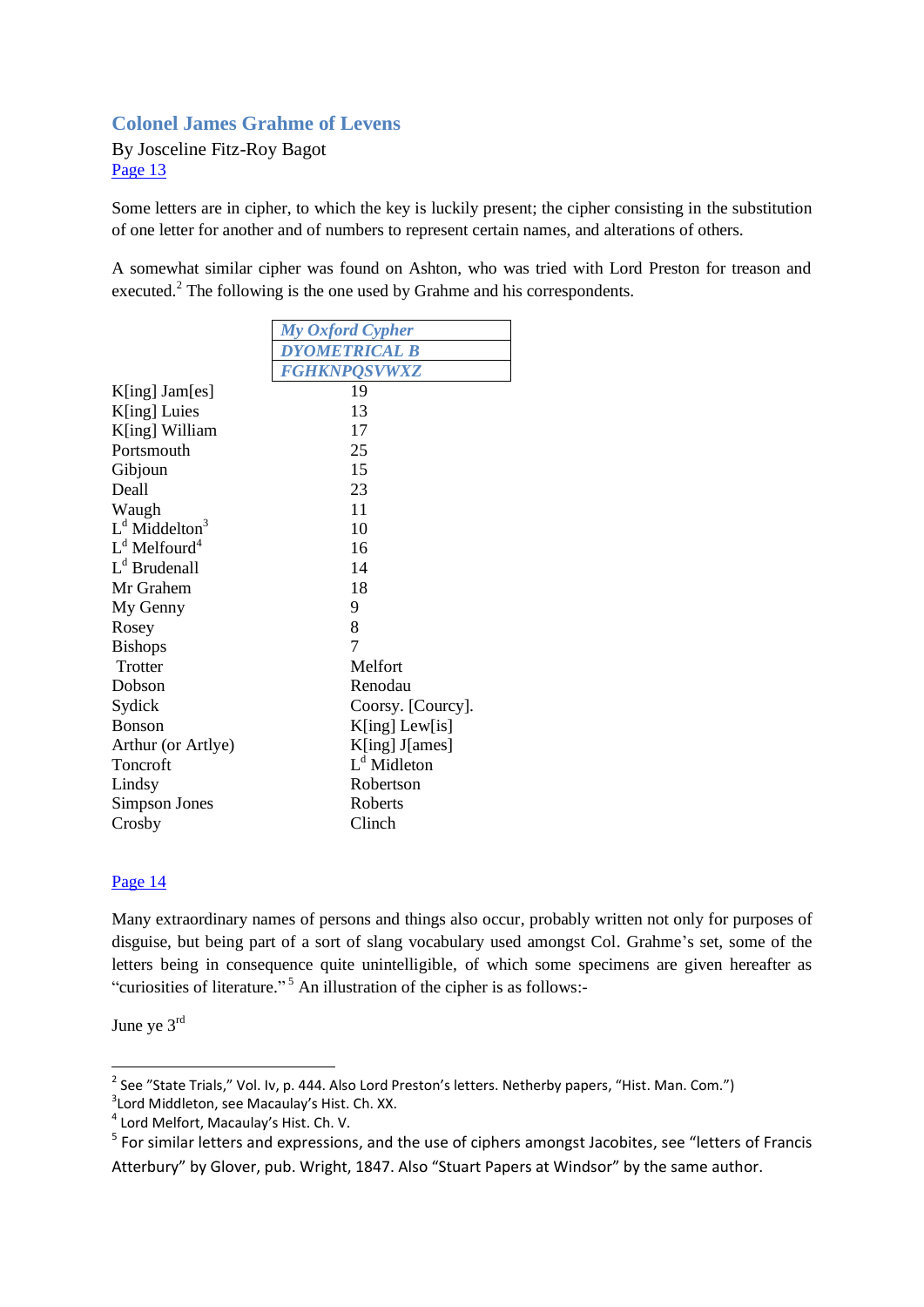"Mr Chapman's note was shew'd to Mr. Bankes, who assures you of his friendship. When you goe out o' town he would be glad you could leave some directions about transmitting the accts. Mentioned. Ther will be no need of sending EWQZHQQHAI except they relate to ye FCPNG AWQQI.

None can love you more than 10."

Which is thus translated:-

"Col. Grahme's note was shewn to the King, who assures you of his friendship. When you go out of town, he would be glad if you could leave some directions about transmitting the accounts mentioned. There will be no need of sending Narborow's except they relate to the Dutch wars.

None can love you more than MIDDLETON.

Sir John Narborough, a strong Jacobite, was at that time a Commissioner of the Navy.

Here is another specimen:-

April ye  $7<sup>th</sup>$ 

"I may say to you that my silence has proceeded from my respect, with more truth than ever it was said to a Lady.

"19" (Lord Brudenell) desires to have ye collection of INWSHIQEWI, (sea journals) wch were left with X. FWOPKHIPO." (Lord Dartmouth), etc., etc., ending "we are all well. Much yrs. My service to ye Grandmaster of ye Jerkers.

"10." (MIDDLETON).

So in other letters KWQIOWXX FNIPQNN is Marshall Destree; FEMN WXZNKWQXN, Duke Albemarle, etc. King James is "Mr. Banks," sometimes "your lawyer," or "the Knight." Col. Grahme is "Sir Humphry Pallsworth," "Sir Paull," or most frequently "Mr. James Chapman."

Several of the most eminent of the non-juring clergy were amongst Grahme's most intimate friends.

In the library at Levens are books inscribed as the gift of Kettlewell, while very many letters contain messages from Thomas Ken,<sup>6</sup> the deprived Bishop of Bath and Wells, a frequent visitor at Levens, as may be seen from the correspondence, the room he occupied there being to this day called "the Bishop's room."

The following extract from a letter from Lord Gower, is a specimen of the curious and quaint jargon in which much of the Levens correspondence is couched:-

"The Cracovian peer pretends to great information, and assures us that Augustin's measures will not hinder Stanislaus, ("Stanislaus" is reported in another letter as likely to be Master of the Horse), "from having all his friends about him. Lord Shatterino has left my Lady to treat all the tradesmen, and, being a man of method, has committed to writing every day's bill of Fare, and the company for it. The Butcher, the Baker, and the Fruit woman dined today, and the Chandler, Shoo maker, (*sic*) and another, tomorrow.

 6 Bishop Ken. See Macaulay's History of England. Vol v., p. 79.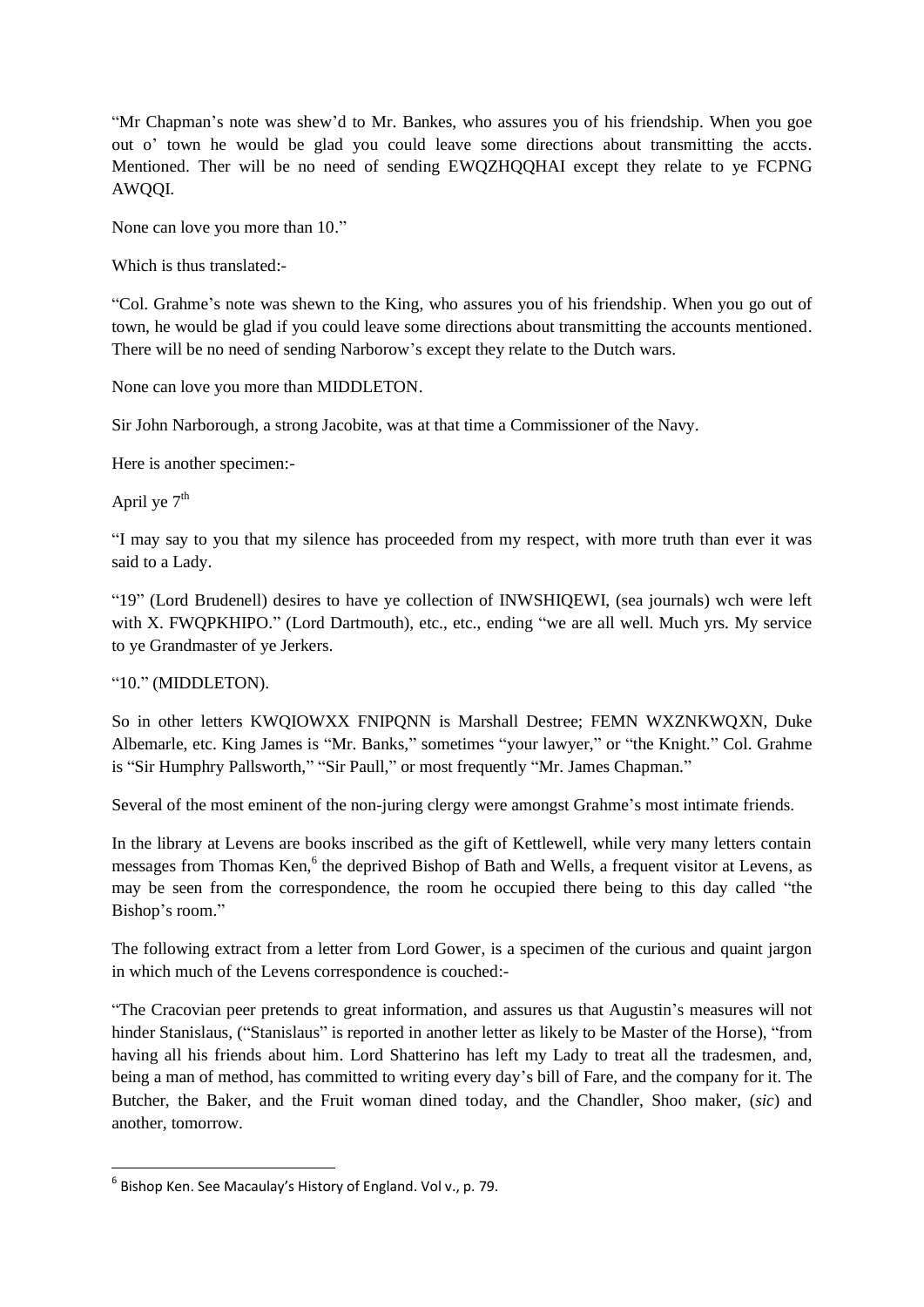The same nobleman; in a letter to Colonel Grahme from Belvoir Castle, dated September  $13<sup>th</sup>$ , 1704, outdoes all the other puzzling communications of the same kind:-

"Sir,

I received ye favour of yr letter from a servant of Lord Annandale.

The condition he found me in deprived me of the honour and satisfaction of his  $(L<sup>d</sup> A's)$  company. This is almost the first use I have made of my hands these three weeks; having been fed like a child, most part of the time, and acknowledge with shame the receipt of a former letter which followed me to Belvoir.

I intended writing to you so soon as I came to this place, to claim a certain promise you made me, but upon my first coming hither I was entertained with an Advertisement from ye Bath of ye Seven Wonders of ye World; and tho' Sir Humphrey Polesworth (Colonel Grahme) had not been named; to be in ye chaire, I could have sworn safely to his being there, and to his stile and manner, I am much at a loss for a key (so) that I shall hardly sleep till I hear from you againe. I beseeche you to explain what is meant by Harlequin and his three brothers, lately arrived from France in an Owler; what by the dances on the high rope by ye five Prophets newly come from the Cevennes, who dance without poles, or anything to Ballance them. Who is meant by the first, booted and spurred in a Jockey dress? who the second, in a Parchment suit embroidered with figures monstrous and characters dire? or the third, in a coat of patchwork, part of a sanguine hue, and part title-pages, with an inner garment of slight stuff? and who the fourth, with a Trident? or fifth, with a Bagpipe before him? Prithee, explain ye meaning of ye four names between Bambouzelbergius? late Secretarye to the Emperor of Japan, and Rufullwrinklephiz, the magician: why the first is mounted on a white elephant, and armed in brass; and ye other on a sorrell Dromedary, only in tin? and explain to me the crooked and surprising figure of the weapons, the like whereof were never seen in England, and what metal you really believe them to be made of. Explain the piece in Perspective, the man and his wife fastened back to back; the Wonders of the Peake; the entire mummie; and ye Enchanted Island, where Duke Trinculo, and ye faire partner of his bed, Sycorax, are so well represented with their princely issue, their great traine of favourites, spies, ... and other beggars on horseback. As I look upon this to be your Masterpiece, I keep it with great care and hope you will not refuse me the key I desire. If you do I protest I will print the whole piece, with Sr. Humphrey Polesworth's name at the top, with an Epistle Dedicatory to superficiall. I should have been more particular after Albano, and his Paludigerous Squire Baldicaron, Plunderalion, and Andrew Bristo? but any enquiry after these few particulars I expect shall lead you to an explanation of the whole. Morley is here with me, and much your servant. And I hope you will believe nobody is with greater sincerity than your faithful servant,"

#### GOWER

To James Graham Esqr at Levens near Kendale, Westmorland."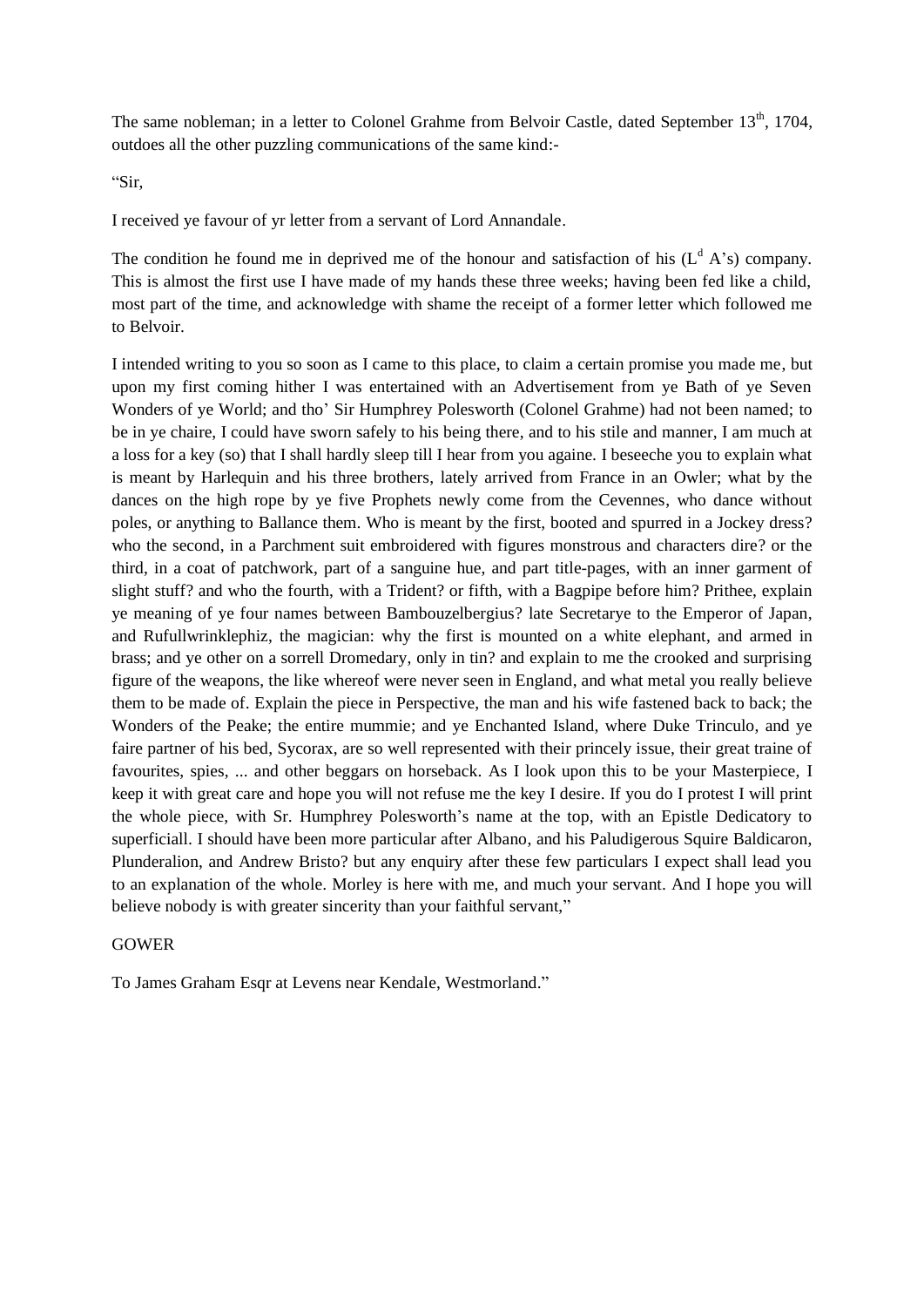From "Pickle the Spy"

{174} Cypher names.

6—Goring.

69—Sir James Harrington, perhaps.

51—King of Prussia.

80—Pretender's Son.

8—Pretender.

72—Sir John Graham.

66—Scotland.

0—French Ministry.

2—Lord Marshall.

59—Count Maillebois.

71—Sir John Graham, perhaps.

#### **Chapter IV**

What is really known of the movements of the Prince in 1749? Curiously enough, Mr. Ewald does not seem to have consulted the 'Stuart Papers' at Windsor, while the extracts in Browne's 'History of the Highland Clans' are meagre. To these papers then we turn for information. The most useful portions are NOT Charles's letters to James. These are brief and scanty. Thus he writes from Avignon (January 15, 1749), 'We are enjoying here the finest weather ever was seen.' He always remarks that his health 'is perfect.' He orders patterns for his servants' liveries and a button, blue and yellow, still remains in a letter from Edgar! The button outlasts the dynasty. Our intelligence must be extracted from ill-spelled, closely scrawled, and much erased sheets of brown paper, on which Charles has scribbled drafts for letters to his household, to Waters, his banker in Paris, to adherents in Paris or London, and to ladies. The notes are almost, and in places are quite, illegible. The Prince practised a disguised hand, and used pseudonyms instead of names. Many letters have been written in sympathetic ink, and then exposed to fire or the action of acids. However, something can be made out, but not why he concealed his movements even from his banker, even from his household, Oxburgh, Kelly, Harrington, and Graeme. It is certain that he started, with a marriage in his eye, from Avignon on February 28, 1749, accompanied by Henry Goring, of the Austrian service. There had already been a correspondence, vaguely hinted at by James's secretary, Edgar, between Charles and the Duke and a Princess of Hesse-Darmstadt. On February 24, 1749, Charles drafted, at Avignon, a proposal for the hand of the Duke's daughter. He also drafted (undated) a request to the King of Poland for leave to bring his wife, the Princess of Hesse-Darmstadt, into Polish territory. {69} We may imagine His Polish Majesty's answer. Of course, the marriage did not take place.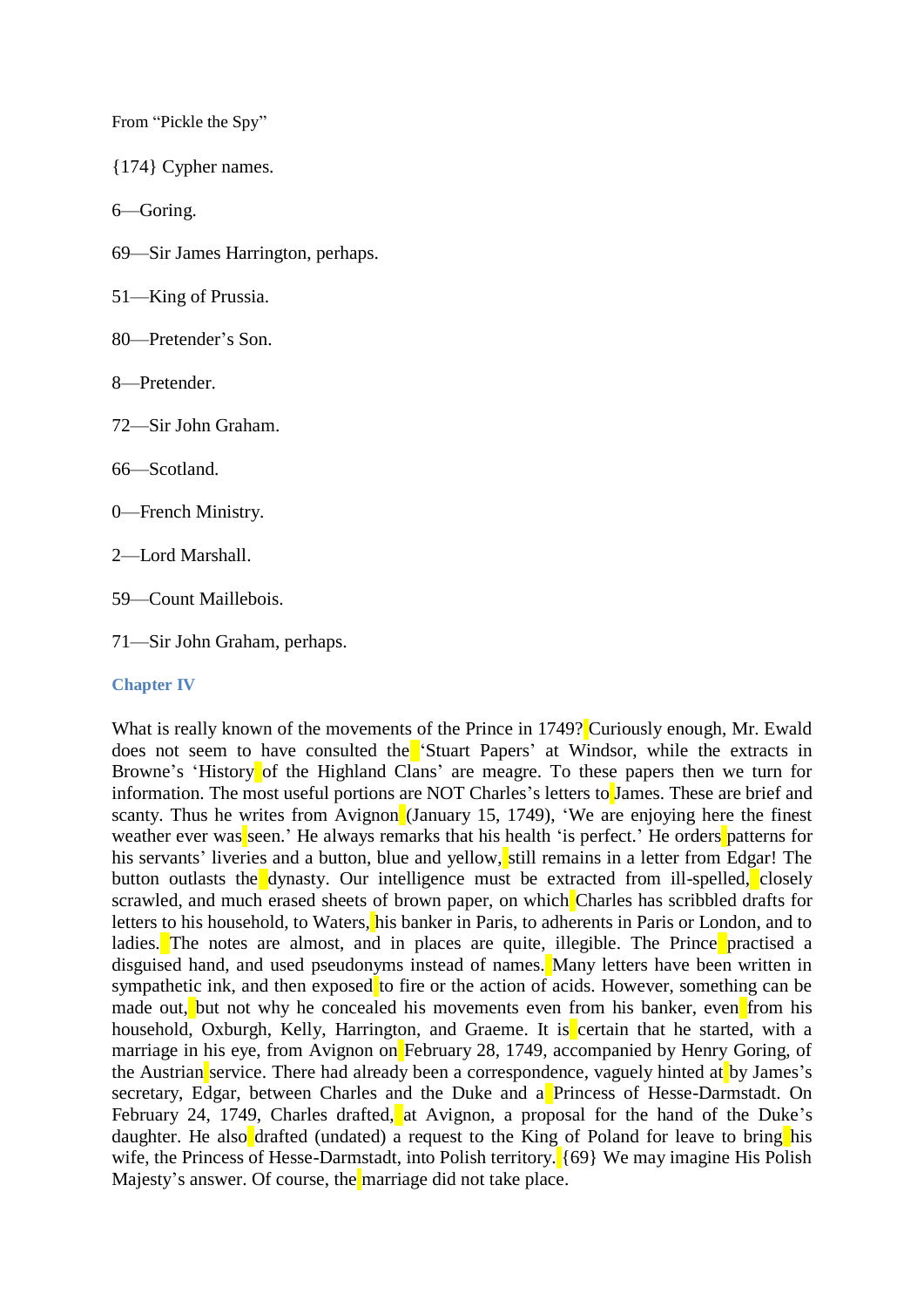Charles had other secrets. On February 3, 1749, he wrote to Waters about the care to be taken with certain letters. These were a correspondence with 'Thomas Newton,' (Major Kennedy), at Mr. Alexander Macarty's, in Gray's Inn, London. Newton was in relations with Cluny Macpherson, through a friend in Northumberland. Cluny, skulking on his Highland estates, was transmitting or was desired to transmit a part of the treasure of  $40,000$  louis d'or, buried soon after Culloden at the head of Loch Arkaig.  $\{70a\}$  Of this fatal treasure we shall hear much. A percentage of the coin was found to be false money, a very characteristic circumstance. Moreover, Cluny seems to have held out hopes, always deferred, of a rising in the Highlands. Charles had to be ready in secrecy, to put himself at the head of this movement. There was also to be an English movement, which was frowned on by official Jacobitism. On February 3, 1749, Charles writes from Avignon to 'Thomas Newton' (Kennedy) about the money sent south by Cluny. He repeated his remarks on March  $6$ , giving no place of residence. But probably he was approaching Paris, dangerous as such a visit was, for in a note of March 6 to Waters, he says that he will 'soon call for letters.' {70b} His noms de guerre at this time were 'Williams' and 'Benn'; later he chose 'John Douglas.' He was also Smith, Mildmay, Burton, and so forth.

There should have been no difficulty in discovering Charles. Modern police, in search of a person who is 'wanted,' spy on his mistress. Now the Princesse de Talmond, when out of favour at Versailles, went to certain lands in Lorraine, near her exiled king, Stanislas. In Lorraine, therefore, at Luneville, the Court of the ex-king of Poland, or at Commercy, Bar-le-Duc, or wherever the Princesse de Talmond might be, Charles was sure to be heard of by an intelligent spy, if permitted to enter the country. Consequently, we are not surprised to find Charles drafting on April 3, at Luneville (where he resided at the house of one Mittie, physician of the ex-king of Poland), a 'Project for My arrival in Paris. Mr. Benn [himself] must go straight to Dijon, and his companion, Mr. Smith [Goring], to Paris. Mr. Smith will need a chaise, which he must buy at Luneville. Next he will take up the servant of C. P. [Prince Charles] at Ligny, but on leaving that place Mr. Smith must ride on horseback, and the chaise can go there as if for his return to Paris; the person in it seeming to profit by this opportunity. Mr. Benn [the Prince] must remain for some days, as if he wanted to buy a trunk, and will give his own as if in friendship to Mr. Smith; all this seeming mere chance work. Next, Mr. Smith will go his way and his friend will go his, after waiting a few days, and on arriving at Dijon must write to nobody, except the letter to W- [Waters]. The Chevalier Graeme, whom he must see (and to whom he may mention having been at Dijon on the Prince's business, without naming his companion, but as if alone), knows nothing, and Graeme must be left in the dark as if he (Mr. Smith) [Goring] were in the same case, and were waiting new orders in total ignorance, not having seen me for a long time.'  $\{71\}$ 

There follow a few private addresses in Paris; and the name, to be remarked, of 'Mademoiselle Ferrand.'

All this is very puzzling; we only make out that, by some confusion of the personalities of 'Benn' (the Prince) and 'Mr. Smith' (Goring), Charles hoped to enter Paris undetected. Yet he WAS seen 'entering a gate of Paris in disguise.' Doubtless he had lady allies, but a certain Mademoiselle Ferrand, to whom he wrote, he seems not to have known personally. We shall find that she was later of use to him, and indeed his most valuable friend and ally.

Next, we find this letter of April 10 to Madame Henrietta Drummond, doubtless of the family of Macgregor, called Drummond, of Balhaldie. Charles appears to have had enough of Paris, and is going to Venice. He is anxious to meet the Earl Marischal.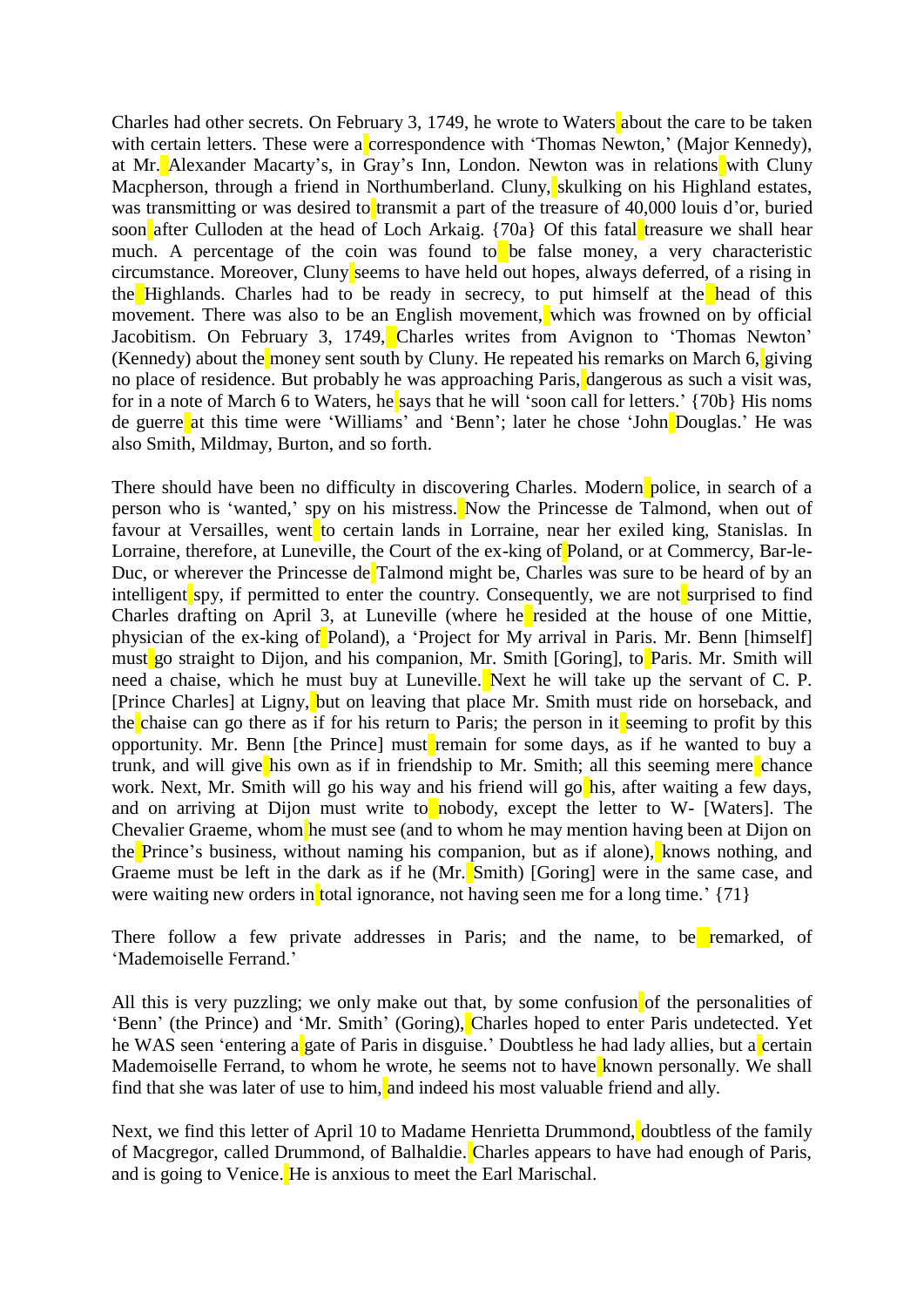'April 10, 1749.

'I have been very impatient to be able to give you nuse of me as I am fully persuaded of yr Friendship, and concern for everything that regards me; I send you here enclosed a Letter for Ld Marishal, be pleased to enclose it, and forward it without loss of time; the Bearer (he is neither known by you or me), is charged to receive at any time what Letters you want to send me, and you may be shure of their arriving safe. Iff Lord Marishal agrees with my Desier when you give his Packet to yr Bearer, you must put over it en Dilligence, iff otherwise, direct by my Name as I sign it here. I flatter myself of the Continuation of your Friendship, as I hope you will never doubt of mine which shall be constant. I remain yr moste obedient humble Servant

# 'JOHN DOUGLAS.

'P.S.—Tell ye Bearer when to comback for the answer of ye enclosed or any other Letters you want to send me.

'P.S. to Lord Marischal.—Whatever party you take, be pleased to keep my writing secret, and address to me at Venise to the Sig. Ignazio Testori to Mr. de Villelongue under cover to a Banquier of that town, and it will come safe to me.

'To Md. Henrietta Drummond.'

From the Prince to Goring.

'Ye 31st July, 1749.

'I gave you Lately a proof of my Confidence, by our parting together from Avignion, so that you will not be surprized of a New Instance. You are to repair on Receipt of this to London, there to Let know to such friends as you can see, my situation, and Resolutions; all tending to nothing else but the good and relieve of our Poor Country which ever was, and shall be my only thoughts. Take Care of yr.Self, do not think to be on a detachement, but only a simple Minister that is to comback with a distinct account from them parts, and remain assured of my Constant friendship and esteem.

'C. P. R. For GORING.

'P.S.—Cypher.

'I. S h a l. C o n q u e r.

'3 w k y p t d b q x m f.

'My name shall be John Douglas.

'Jean Noe D'Orville & fils. A Frankfort sur Maine, a Banquier of that Town.'

\* \* \* \* \* \* \*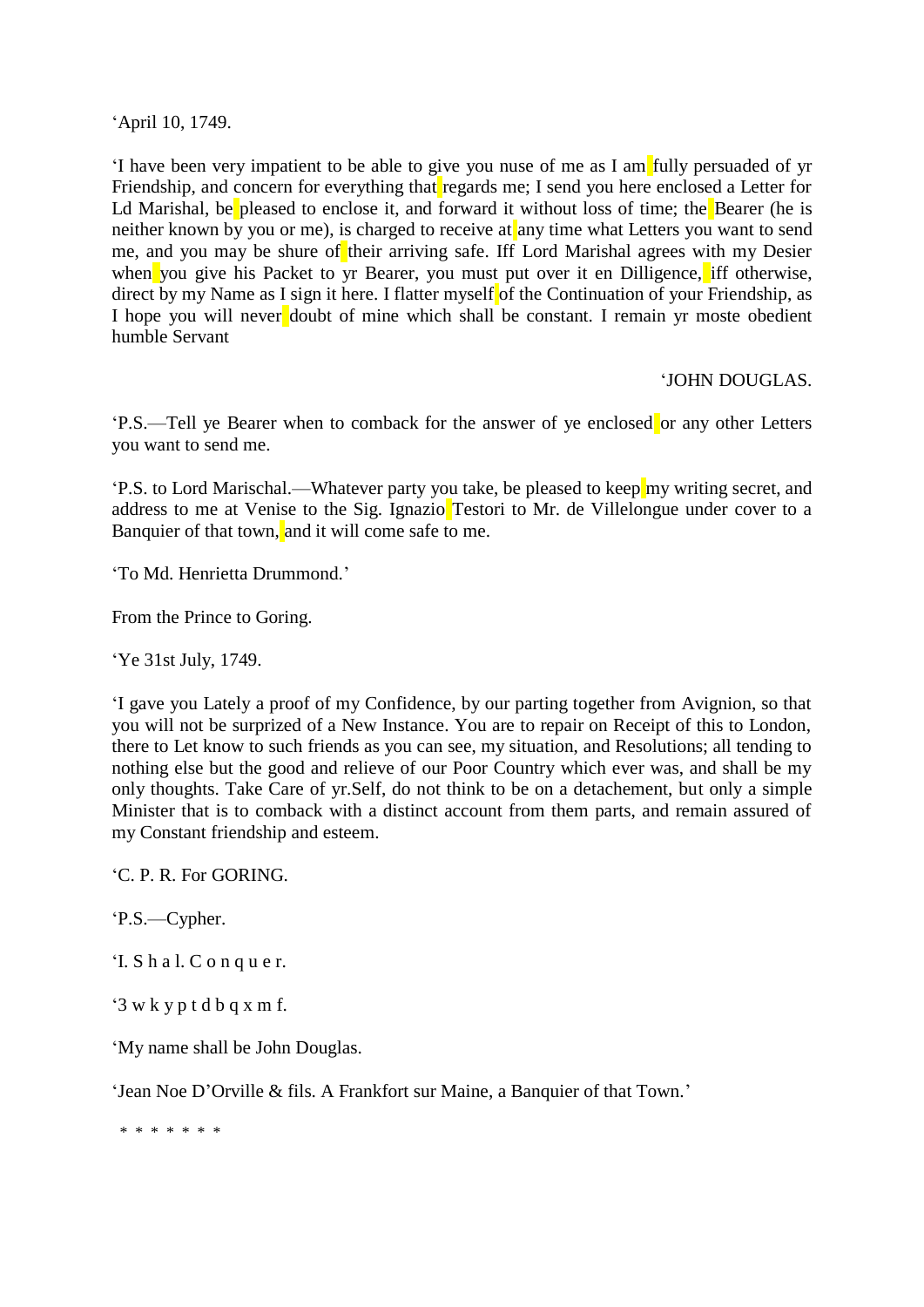The Prince may have been at Frankfort, but, as a rule, he was hiding in Lorraine when not in Paris or near it, and, as we have seen, was under the protection of various French and fashionable Flora Macdonalds. Of these ladies, 'Madame de Beauregard' and the Princesse de Talmond are apparently the same person. With them, or her (she also appears as la tante and la vieille), Charles's relations were stormy. He wearied her, he broke with her, he scolded her, and returned to her again. Another protectress, Madame d'Aiguillon, was the mistress of the household most frequented by Montesquieu, le filosophe, as Charles calls him. Madame du Deffand has left to us portraits of both the Princesse de Talmond and Madame d'Aiguillon.

'Madame de Talmond has beauty and wit and vivacity; that turn for pleasantry which is our national inheritance seems natural to her. . . . But her wit deals only with pleasant frivolities; her ideas are the children of her memory rather than of her imagination. French in everything else, she is original in her vanity. Ours is more sociable, inspires the desire to please, and suggests the means. Hers is truly Sarmatian, artless and indolent; she cannot bring herself to flatter those whose admiration she covets. . . . She thinks herself perfect, says so, and expects to be believed. At this price alone does she yield a semblance of friendship: semblance, I say, for her affections are concentrated on herself . . . She is as jealous as she is vain, and so capricious as to make her at once the most unhappy and the most absurd of women. She never knows what she wants, what she fears, whom she loves, or whom she hates. There is no nature in her expression: with her chin in the air she poses eternally as tender or disdainful, absent or haughty; all is affectation. . . . She is feared and hated by all who live in her society. Yet she has truth, courage, and honesty, and is such a mixture of good and evil that no steadfast opinion about her can be entertained. She pleases, she provokes: we love, hate, seek, and avoid her. It is as if she communicated to others the eccentricity of her own caprice.'

#### **Chapter V – In 1751 ...**

The Prince now indulged in a new cypher. Walsh (his financial friend) is Legrand, Kennedy is Newton (as before), Dormer at Antwerp (his correspondent with England) is Mr. Blunt, 'Gorge in England' (Gorge!) is Mr. White, and so on. Owing to the death of Frederick, Prince of Wales, there was a good deal of correspondence with 'Dixon' and 'Miss Fines'—certainly Lady Primrose—while Dixon may be James Dawkins, or Dr. King, of St. Mary's Hall, Oxford. On May 16, Charles gave Goring instructions as to 'attempting the Court of Prussia, or any other except France, after their unworthy proceedings.' Goring did not set out till June 21, 1751. From Berlin the poor man was to go to Sweden. In April, Madame de Talmond was kind to Charles 'si malheureux et par votre position et par votre caractere.' Mademoiselle Luci was extremely ill in May and June, indeed till October; this led to a curious correspondence in October between her and la vieille tante. Madame de Talmond was jealous of Mademoiselle Luci, a girl whom one cannot help liking. Though out of the due chronological course, the letters of these ladies may be cited here.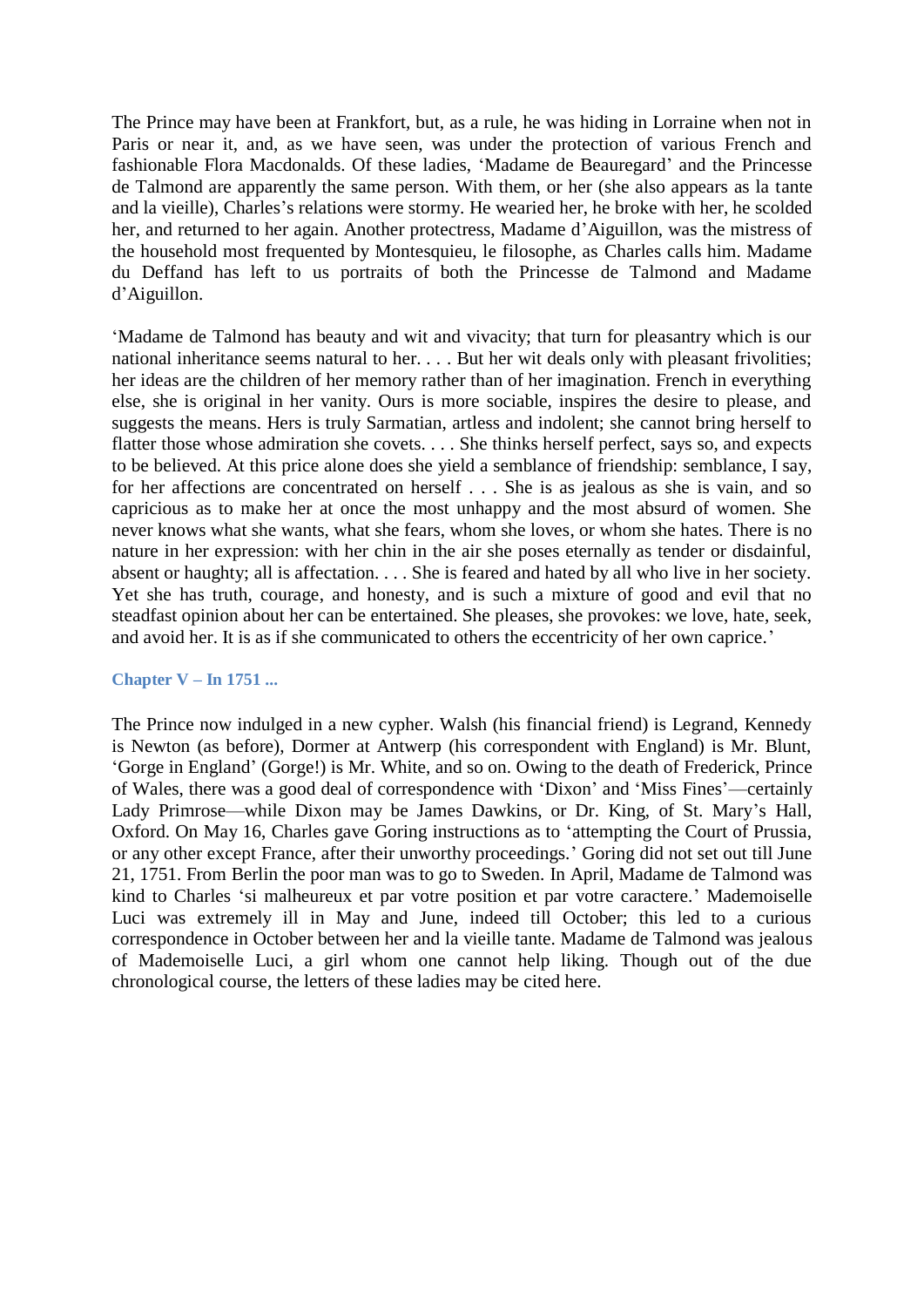# SMITH'S LETTERS IN THE STUART PAPERS



The majority of the letters are addressed to James Edgar (d.1762), Confidential Clerk to James Francis Edward Stuart, the Old Pretender, who co-ordinated the gathering of intelligence from around Europe. Smith's role was initially as a go-between for the highly sensitive bulletins sent by Andrew Cockburn from London, informing the Old Pretender and his exiled supporters of current political events and public opinion in England, as well as giving military information and news of Stuart sympathisers. As can be seen also, however, even from this early stage his commitment extended to offering personal military support. The reports were sent to Smith in Boulogne who then forwarded them to George Waters (d.1752), a banker in Paris, from where they were sent on to Rome.

In a letter, dated 6 April 1731, written partly in cypher, and sent to the Old Pretender by Cockburn (using the code-name Dalivall), he initiates the recruiting of Smith as an agent:

When I was at Mr.Allund's [Boulogne] with Mr Pemey [Smith] the k.b.893.762  $[13<sup>th</sup>$  of March] ... he added ... if at any tyme you had any 809 [message] in 570.1200 [heast] upon nottice from you or Mr Ffleury [Edgar] he could 955.1292.400.889.231.346 \prepare wine a board] any 1174 [ship] there ...

He furder said that if 1427.808 ]yr. Mty.] had any occasion as in the 1434.15 [year] he could in three 1318.1114.164.989 [weeks advertisement provide] and have 1086 [ready] so many 1174 [ships] as would 1277.1213.1249.1339.1131.346.758 [transport ten thousand men] to Mr Finney [England] ... 4

RASP 144/51.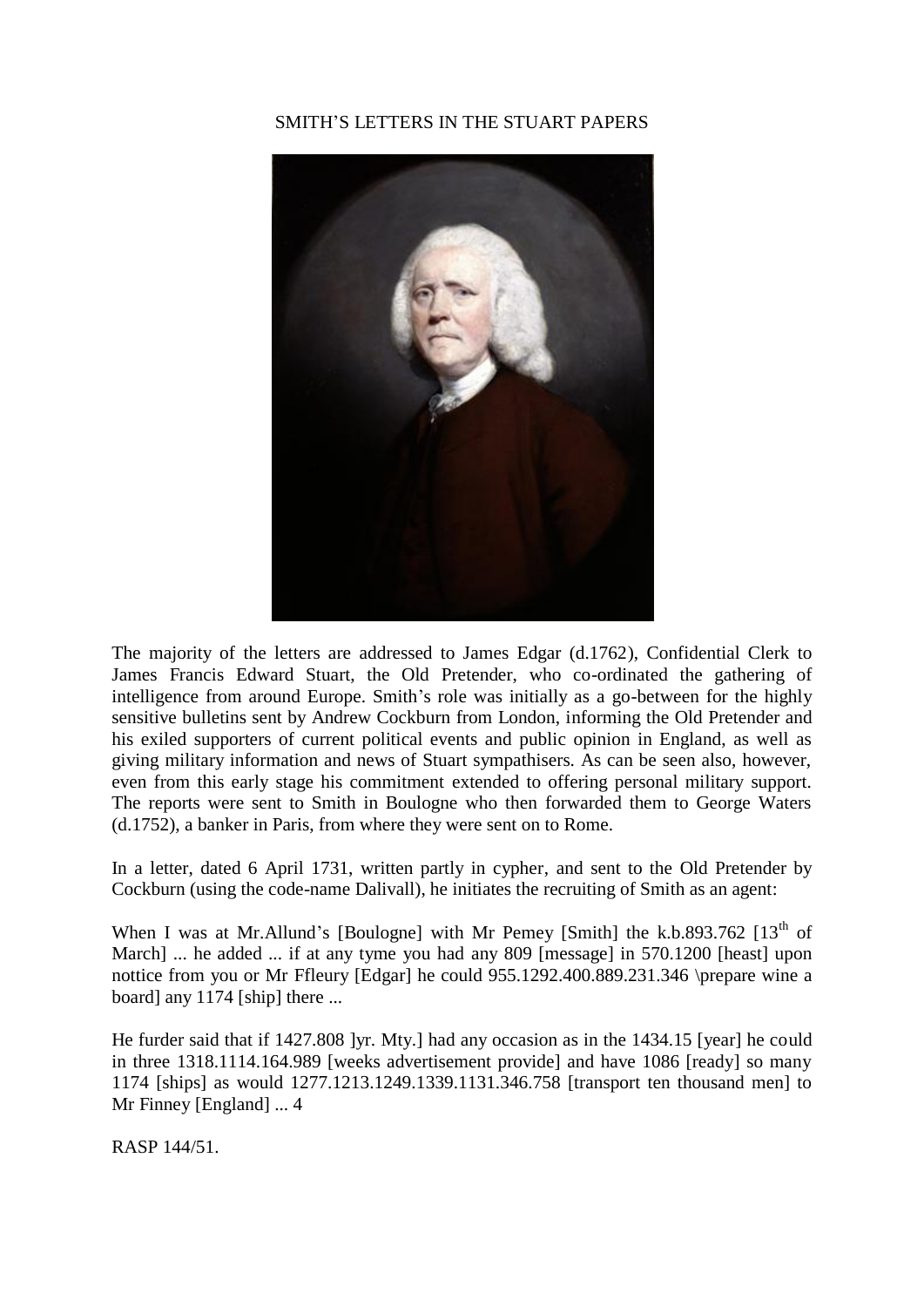Within less than a week, 11 April, Edgar wrote to Smith:

I therefor have send you enclosed a letter address for Mr Dalival [Andrew Cockburn], which the King desires you may send with all the precautions and secrecy possible to Mr Co\_\_\_ne, and H.M. recommends to you continue the same precautions & secrecy in all letters may come to your hands relating to this correspondence ...

Be so good as to let me know you have received this, and as this letter is dangerous to be kept unless with great care, I think you should burn it after you have read it. 5

Smith wrote back to Edgar, 10 May 1731:

... I shall to the utmost of my Power endeavour to acquit my self and with all the prudence and secrecy I am capable of ...

It is a great pleasure to know all the Royall family are well May God Almighty preserve them and ... they soon be in Brittain. 6 Smith was extremely useful because of his other life as a travelling businessman. He visited Paris and London regularly, thereby being able cultivate contacts who were sympathetic to the Jacobite cause. On 6 February 1733, he wrote to Edgar:

I have some thoughts of going to London about beginning of Aprile nixt for three or four weeks tho I will be determined by your Answer if I can be of any service here to Mr Browns [The Old Pretender] Affairs will regulate my own business Accordingly.

After his trips Smith would report on the political and military climate:

I came home only last night from London ... I was much surprised to find such a spirit and adversion to the present Government of the nation in Generall never was more discontent or ready to Imbrace any opportunity to get free of these people.8

Often individuals mentioned in the letters are only referred to by code-names, such as Mr Draper and Mr Williamson. In most of the correspondence the Old Pretender is referred to as Mr Brown (and occasionally Mr Thomson). Smith himself used the pseudonyms of Charles Ramsay or Charles Stepney on some of the letters. Gradually Smith was entrusted with greater responsibility to gather intelligence through a network of informers in England, Scotland, the Netherlands and eventually Wales. One example involved an informer who had been working for the influential politician, James Brydges, 1st Duke of Chandos (1673- 1744):

As to John Fergusone he has been for sometime past at Bridgewater & Bath as steward to a small estate of the Duke of Chandos. 9

Regular correspondents were a critical means of gathering intelligence. Edgar wrote to Smith, 12 October 1735:

d ... ever since the

we have had no regular correspondence with  $S_$  accident happened to Mr Corser ...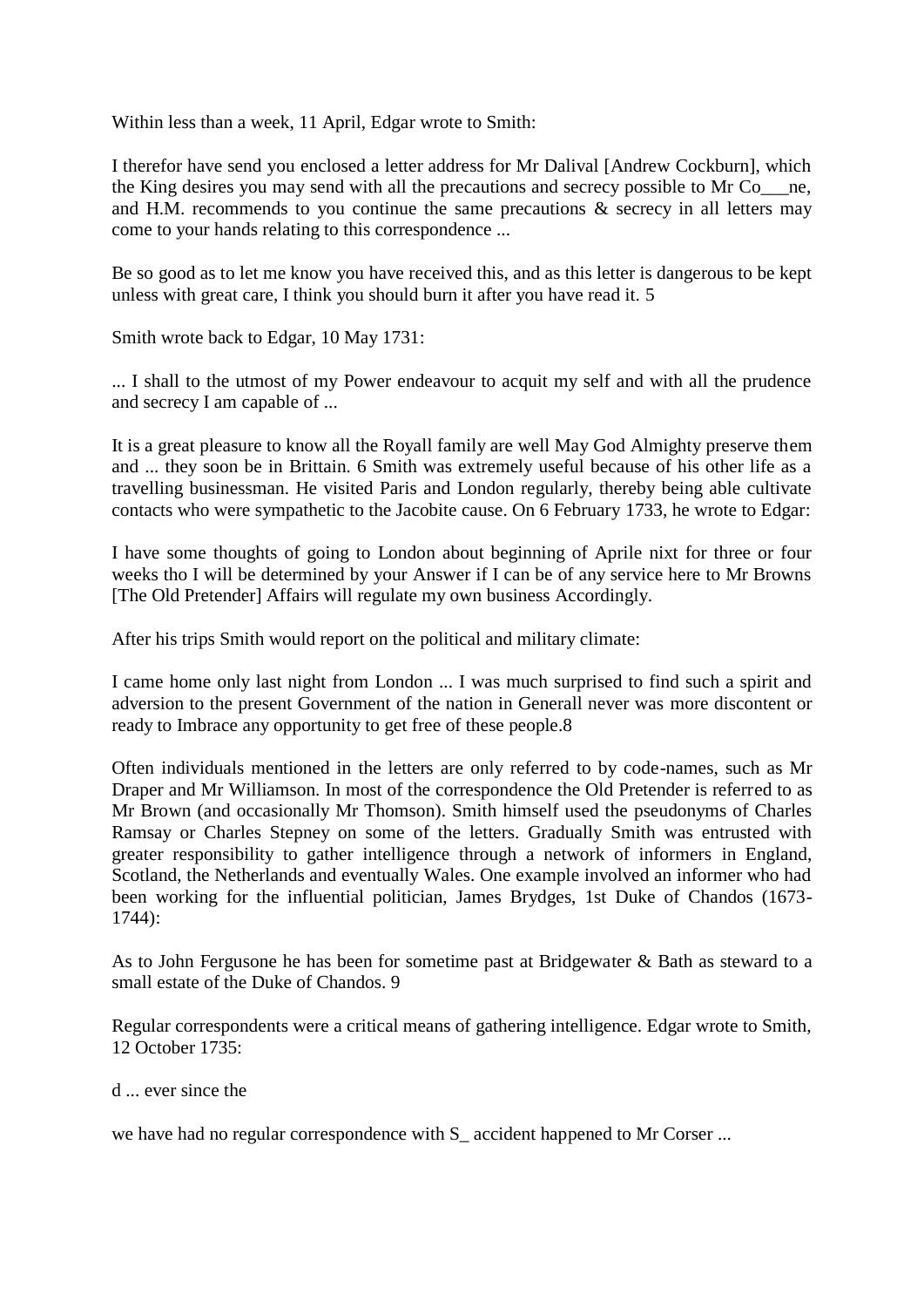It were a thing much to be wished that proper methods could be found to sound the Patriots, or one or two of the principal of them. 1(1

On several occasions Smith was sent on specific missions by the Prince. He wrote directly to him, 5 July 1738:

I went to London to talk to His Grace the Duke of Hamilton ... he has nothing on Earth so Much at heart as your Majesties Interest. 1:L Smith was also responsible for renumerating informers and paying pensions to loyal Jacobites in exile. One such informer referred to as John Brown merchant sent reports from Leghorn via Smith, who in turn paid him as directed.

Other matters were of a less secretive nature. As the Old Pretender was rumoured to be sliding into dissipation and melancholy, Edgar wrote to Smith, 12 October 1737:

Mr Brown [The Old Pretender] wants some good canary wine ... order 200 botles of the most perfect... Mr Brown himself likes and takes frequently a glass of that wine. 12

It is not clear whether Smith himself was paid for his services but he was certainly sent gifts of family portraits by the Old Pretender.

On 14 August 1734, Smith wrote to Edgar:

The Pictures are just come which are exceeding well done and Return My humble and hearty thanks for the Honour Mr Brown has done me nothing could be more acceptable to me. 13

On other occasions Smith organised the shipping of goods, including pictures to England and Scotland. In 1735 he was asked to ensure the safe transportation of five miniatures of the Old Pretender and his family, sent by the Earl of Dunbar to his mother, the Dowager of Stormont.

In 1740 Smith asked Edgar to commission for him, the Princes two pictures of same size you sent for my Lord Weemyss ... by the best hand, which he duly did. 14

Towards the end of the 1730s Smith's role was hotting up and he began providing more regular and important information, as well as vital news on the movements of the English fleet, which would have been available in a port like Boulogne. He was also giving opinions on reliability and honesty of individuals and sources, and providing hospitality and money to Jacobites passing through Boulogne on their way to Paris or Rome.

Increasingly plans turned towards rebellion and Bonnie Prince Charlie toured the Netherlands for support. On 8 June 1737 Smith using the code-name Ramsay wrote to Edgar that, we see Young Mr Browns progress in the Dutch Gazette I wish his nixt may be nearer home. 15

Smith was subsequently asked to provide specific military intelligence. Edgar wrote to him, 21 May 1738:

As to arms ... what quantity could be got? in how short time? & how & from whence they can be transported? In the same letter he emphasises that they must be Broad Swords such as the Clans use. 16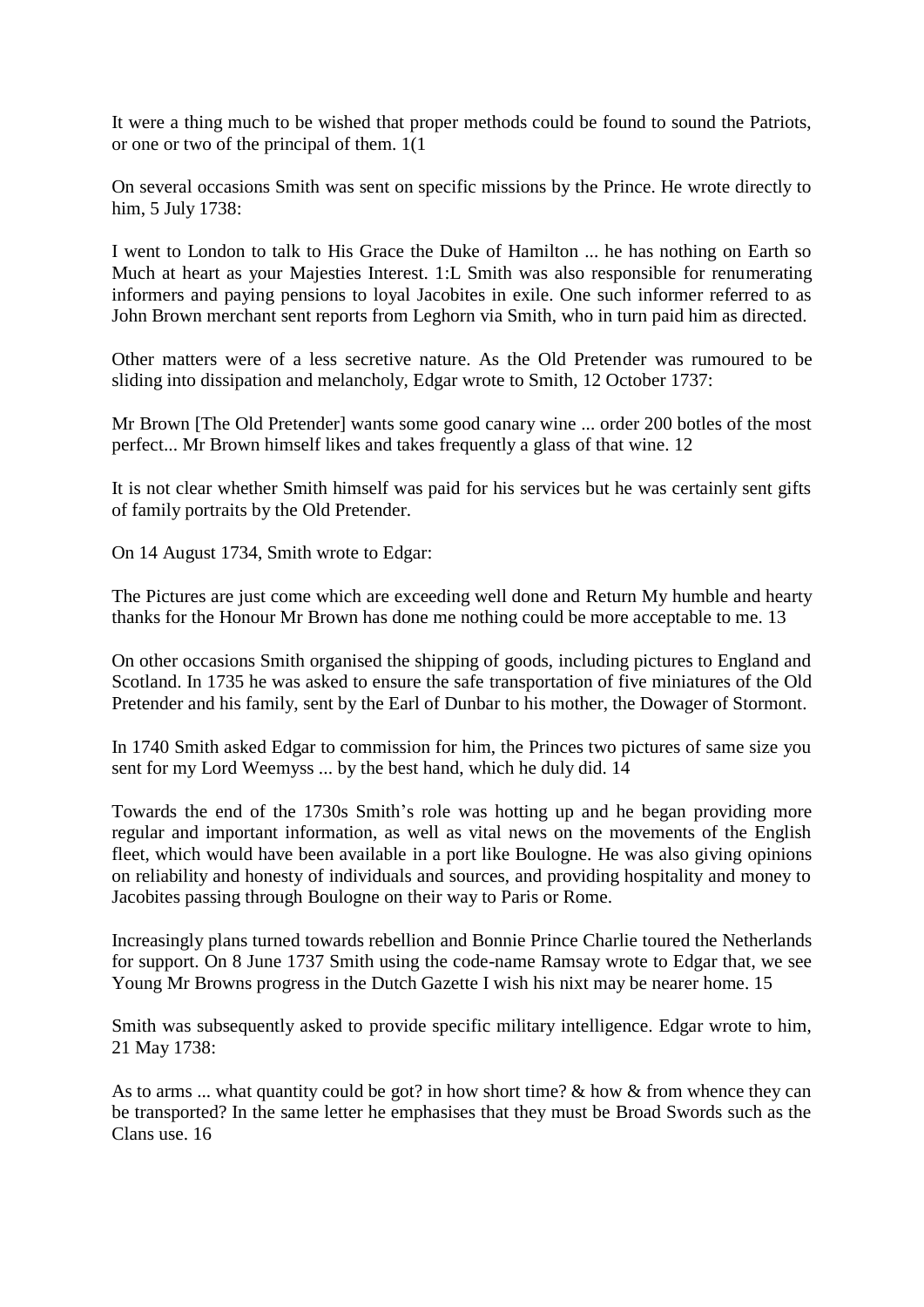In the early 1740s with England at war with Spain and relations with France deteriorating, Smith's position became increasingly precarious.

On 9 November 1740, the Old Pretender issued a Protection order to Charles Smith, established at Boulogne. 17

On 22 February 1742, Edgar wrote to Smith:

the present is without doubt a very critical juncture ... as things stand such events may fall out from one day to another, which might make yr being at yr own home very necessary. 18

The correspondence between Smith and Edgar appears to have become less regular, although Smith wrote from London, 8 February 1744 that people here in London are very angry at the Hanoverian troops but the Ministry seem determined to dispise all discontents. 19 Among Edgar's last letters to Smith he writes, 12 January 1745, all I wish is that the present embroils may only end in the manner you and I long for. 20

Smith died in August 1768. His last recorded letter to Edgar (after a period of some five years) was written in May 1750. More details have yet to emerge about his life after this date and how he was reconciled to the Hanoverian Establishment, if at all. His final days were spent among family and friends in Stirlingshire. The Scots Magazine of August 1768 records the death on the 25th of that month, At Touch, Stirlingshire, aged 80, Charles Smith, Esq; of Boulogne, in France, merchant.

# **Secret Symbols of the Jacobites**

In the 18th century, it was unlawful to oppose the government in any way.

Supporting the Jacobite cause was akin to treason (the word for murder of a monarch. In Britain today, committing treason is the only crime still punishable by death!) so anyone who openly admitted to being a Jacobite risked imprisonment or execution.

To get round this, supporters of the Jacobites developed secret symbols to privately demonstrate



their allegiance to King James. One symbol was the White Cockade, a flower which they would wear in their bonnets or pinned to a sash. Fine glassware crafted to display etchings of these symbols could be used by the wealthy Jacobites to drink a toast to the king or to celebrate the coming of the Prince. One very unusual example of these private tributes to the Prince is the Secret Portrait.

An unidentifiable smear of paint on the surface of a metal tray would not raise any suspicion at all among visiting government officers. But when a cylindrical mirror is placed in the centre of the tray, a perfect likeness of Prince is reflected. This is an old technique known as anomorphic painting. It is thought to have been developed by the Chinese. To the Jacobites it was a very clever method of deception - it allowed them to secretly display a forbidden image in their home.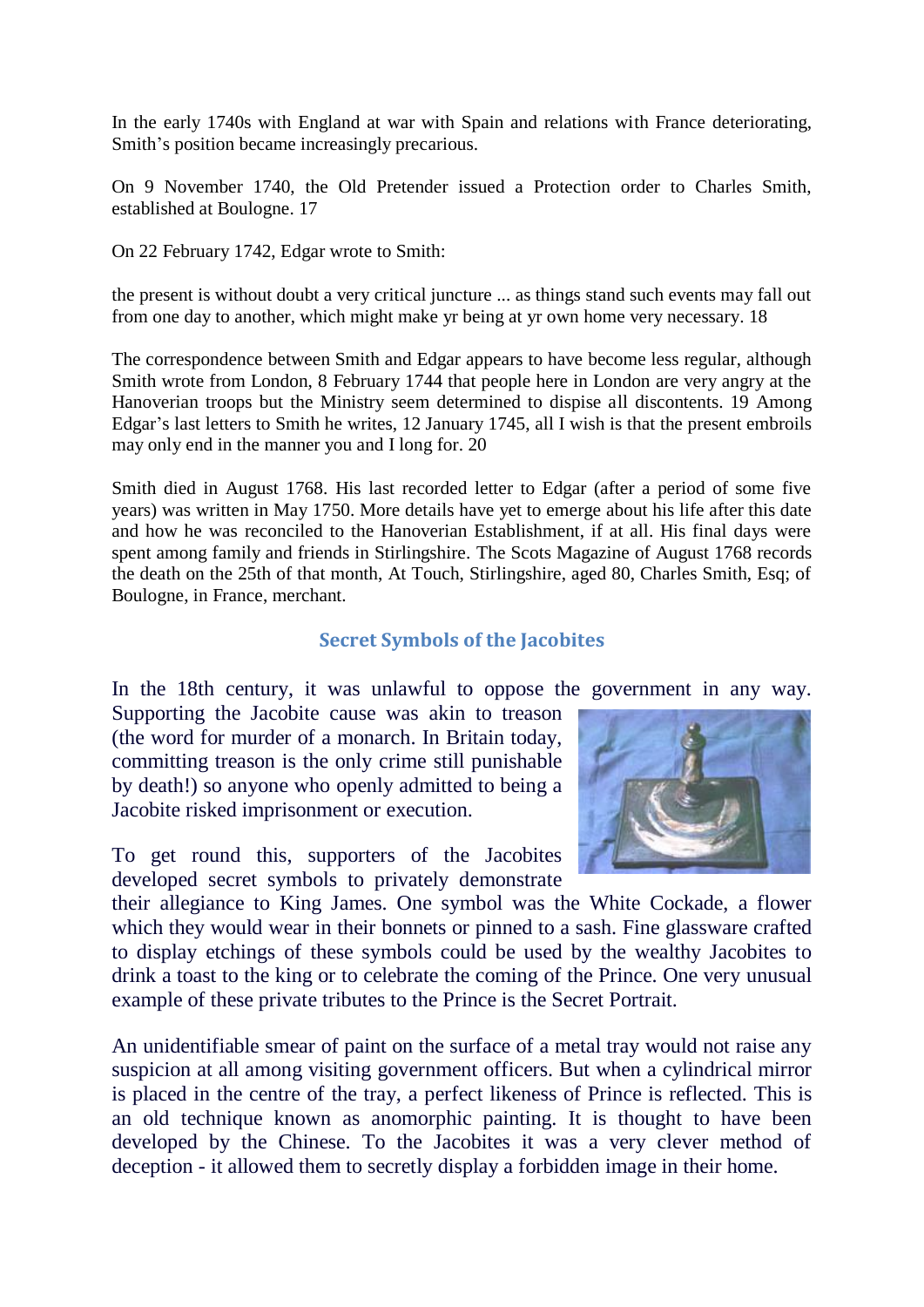The symbols of Jacobite support were not just displayed in defiance of the government. They were important for communication between Jacobite supporters. A white cockade worn at a meeting or a symbol sketched at the foot of a letter would let other Jacobites know that they were talking to one of their own. It was like a secret code which would allow them to converse and make plans without the risk of being detected.

# **From [Memoirs of Sir Robert Strange: knt.](http://books.google.com/books?id=1qQ5AAAAMAAJ&printsec=frontcover)**

# **[Page 141](http://books.google.com/books?id=1qQ5AAAAMAAJ&dq=Memoirs%20of%20Sir%20Robert%20Strange%20Andrew%20Lumisden&pg=PA141#v=onepage&q&f=false)**

The Chevalier de St. George, in all letters likely to be intercepted by British officials, is designed as "cousin" or "friend," while spoken of as "the King" on other occasions, and as "Mr. Orry" in writing to the Prince. "Trade" or "merchandise "is the disguised phrase for Jacobite politics. By the refugees in France Charles Edward was usually spoken of as "Burton;" but about 1764-5 he is occasionally alluded to from Paris under the name of "Baron." Mr. Lumisden's letters to him were addressed as "Mr. J. Douglas," and forwarded through Waters, the Parisian banker; but after his father's death he is sometimes mentioned as "Mr. Ford." In like manner, Lord Blantyre passed as "Mr. Goodwin," Lord Alford as "Mr. Blunt," and the titular Earl of Inverness as "Mr. Campbell." Mr. Lumisden's home correspondence came to him under the names of "Manson," "Andrew Bruce," or "Brown."

The "flowers" here spoken of are an allusion to the green ribbon of the Thistle, demanded by this insatiable and selfish intriguer.

Mr. Orry [*i.e.* the Chevalier],

*Duncan Cant* David Wemyss, Lord Elcho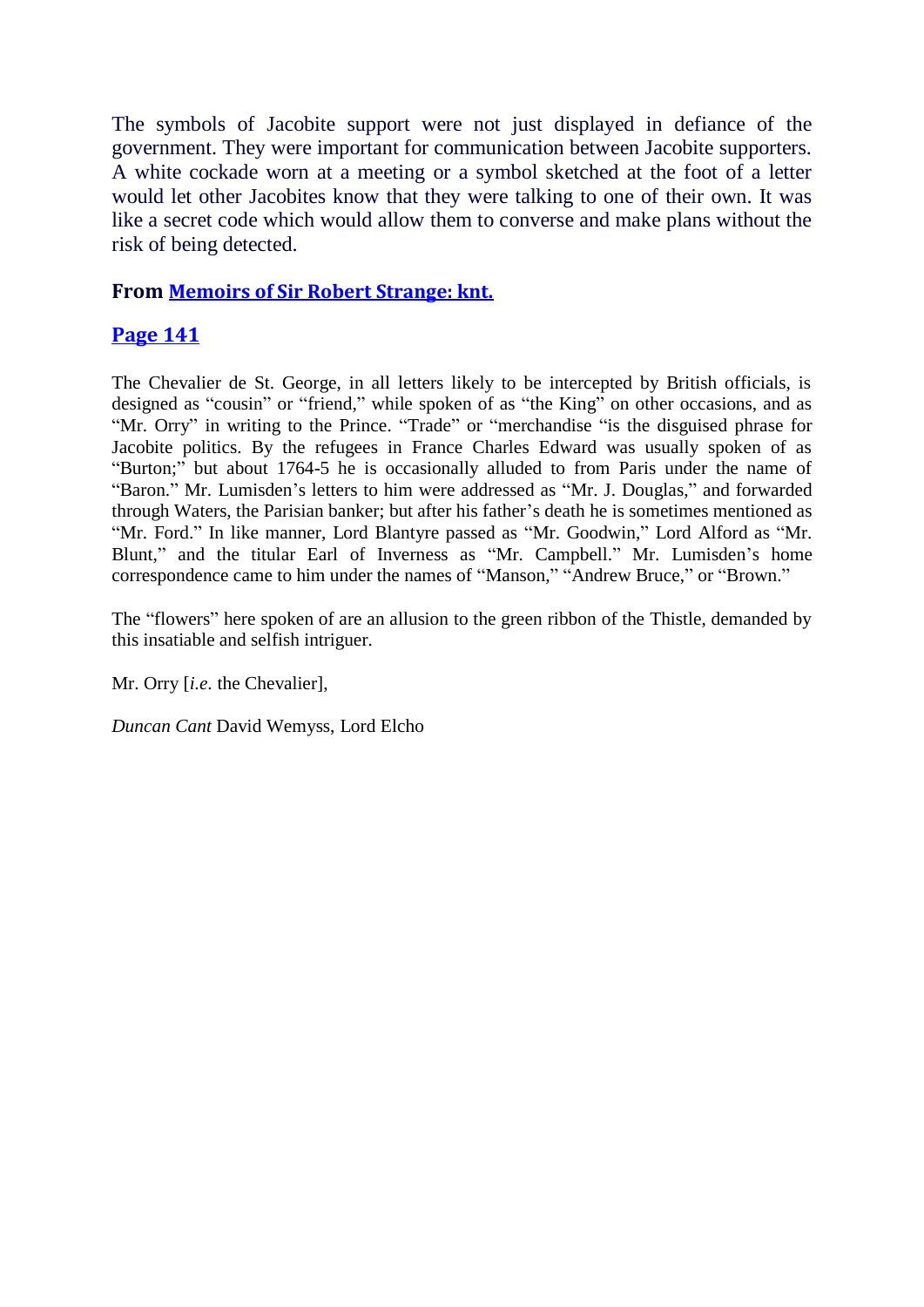#### [Page](http://books.google.com/books?id=Hn4QAAAAYAAJ&lpg=PA121&ots=S_dUiIR1KG&dq=jacobite%20ciphers&pg=PA121#v=onepage&q&f=false) 121

#### *Jacobite Ciphers.*

IN the number of this Review for July 1901 nine letters of the Chevalier de St. George (the titular James III) were published by Mr. Sanford Terry. Two of them are addressed to a M. de Nettencour, and most, if not all, of the remainder are apparently written to the same person. I lately found among the Stuart Papers at Windsor Castle the key to the cipher used between James and the cardinal de Noailles, in which Nettencour denotes the cardinal. He was, therefore, the person to whom these letters were addressed. Ranuzzi in this cipher is James himself. The only letter which is partly in cipher is the third (xvi. 509). I subjoin a copy of the part in cipher, with the key to each cipher name:

L'affaire de Medar [the marriage] est enfin sur le point d'etre terminée. . . . Je puis vous dire . . . que par tout ce que j'apprens Mr Rose [Princess Clementina] a toutes les qualités requises pour rendre heureux ceux avec qui il doit vivre. J'ai mande a Mr Duran [Dillon] d'informer M<sup>r</sup> Rochfort [the Regent] de cecy, et de le presser en meme tems sur l'affaire d'Altin [argent].

I may add that I found also the key to the cipher used in the letters of Prince Charles Edward to Anthony Walsh and to Kelly, printed by the Duc de la Trémoïlle in *Une Famille Royaliste Irlandaise et Française,* published in 1901. Some of the results are interesting. For instance, on 28 Sept. 1758 the prince writes—

II ne sera jamais question que Mr Burton voudra seder, ni entrer en aucune accommodement touchant les petites teres de Vernon et Stanley.

As Burton means the prince himself, Vernon Scotland, and Stanley Ireland, it appears that the prince had refused, even in return for French assistance, to cede any territory to Louis XV.

F. H. BLACKBURNE DANIELL.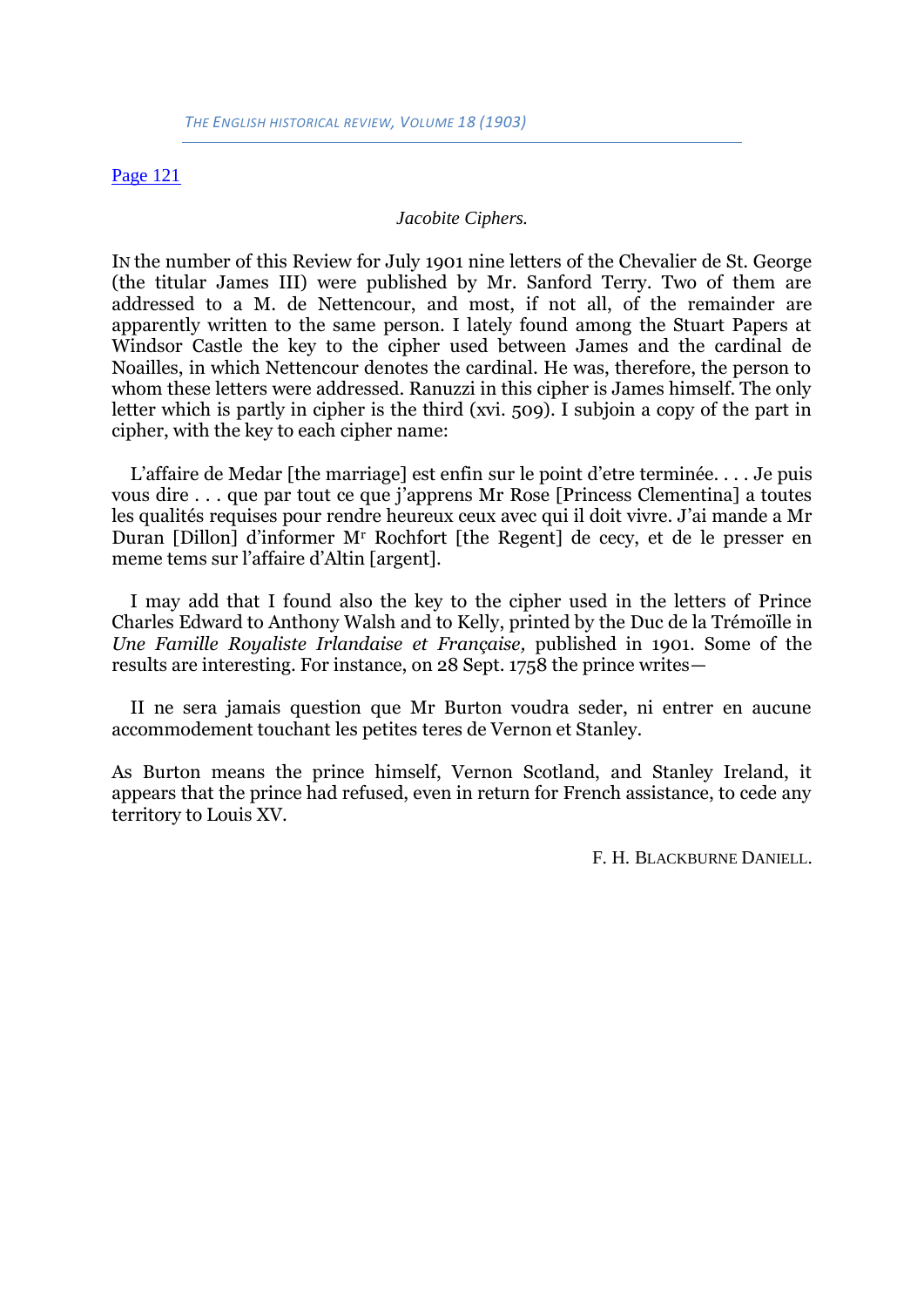# **A royalist family Irish and French (1689-1789) and Prince Charles Edward**

edited by Louis La Trémoïlle (duc de). [Page 86.](http://books.google.com/books?id=dRcMAAAAYAAJ&dq=royalist%20family%20irish%20french&pg=PA86#v=onepage&q&f=false)

# KEY TO THE CYPHER IN THE FOREGOING CORRESPONDENCE, RECENTLY SUPPLIED BY MR. HUSSEY WALSH.

| Bertie,     | Lord Lismoir.                            | Mansfield, | George Kelly.                              |
|-------------|------------------------------------------|------------|--------------------------------------------|
| Burton,     | Prince Charles Edward.                   | Mason,     | George II.                                 |
| Campbell,   | Alexander Murray.                        | Masterson, | Mme. de Pompadour.                         |
| Chambers,   | Duc de Richelieu.                        | Metcaf,    | King of Sweden.                            |
| Desborough, | Heguerty (of Paris).                     | Meldrum,   | King Stanislas of Poland.                  |
| Dumont,     | Supposed to have been a<br>French agent. | Mill,      | General Wall.                              |
| Eliot,      | Lord Clancarty.                          | Rotterdam, | London.                                    |
| Ellis,      | Louis XV.                                | Sackville, | The Dauphin.                               |
| Eyres,      | Queen of Hungary.                        | Sanford,   | England.                                   |
| Faning,     | Abbé de la Ville.                        | Stanley,   | Ireland.                                   |
| Goodman,    | Dr. King.                                | Symon,     | Mr. S.                                     |
| Grant,      | The Pope.                                | Truth,     | Mr. Gordon of Coherlie.                    |
| Harrison,   | Maréchal de Belleisle.                   | Vernon,    | Scotland.                                  |
| Jones,      | General Lally.                           | Wade,      | Duca del Huernar.                          |
| Lee,        | Waters, the Banker.                      | Wigley,    | Maurepas.                                  |
| Lumley,     | Prince de Soubise.                       | Williams,  | Duc de Noailles.                           |
| Manners,    | King of Spain.                           | Wynn,      | Abbé,<br>afterwards<br>Cardinal de Bernis. |